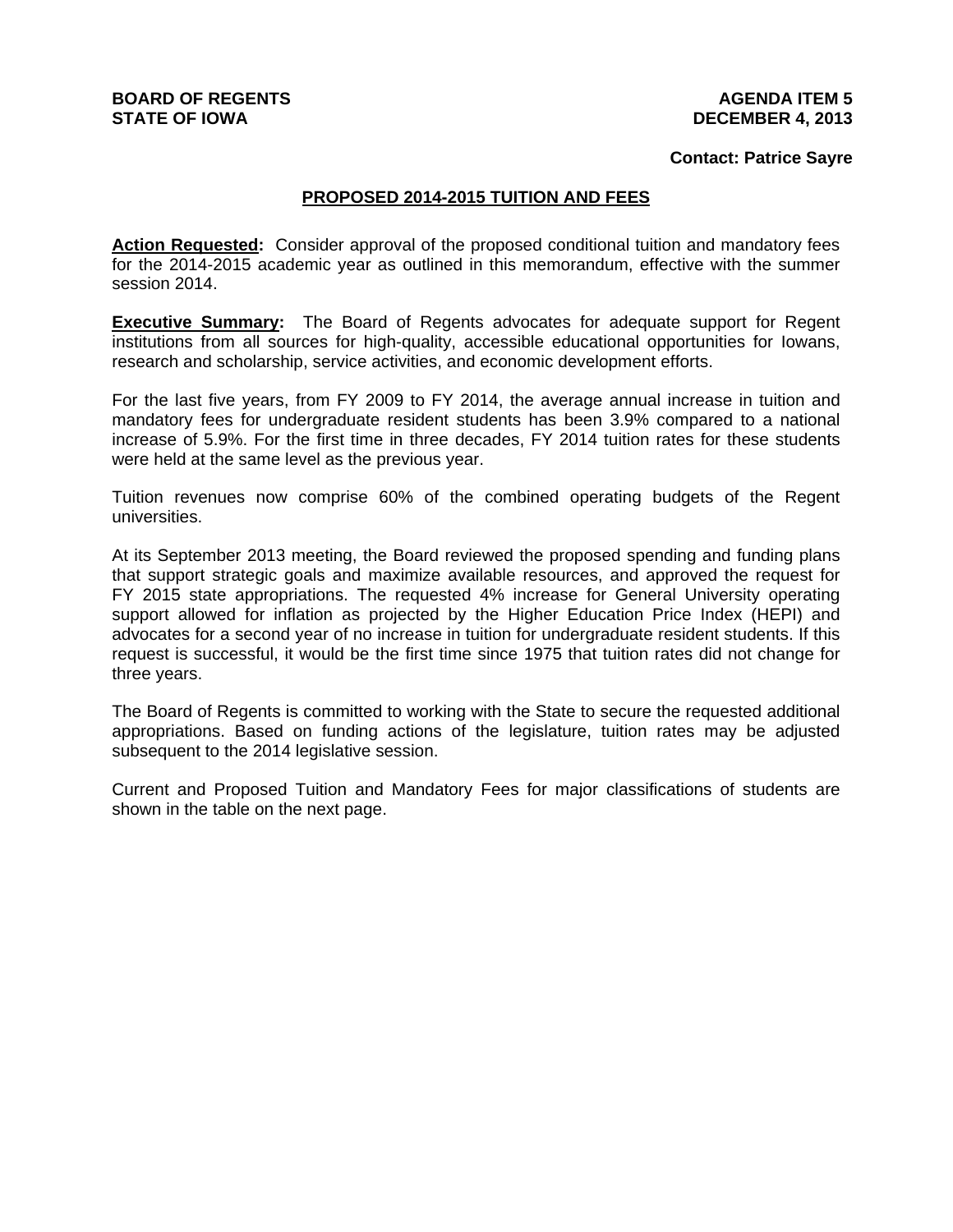# **BOARD OF REGENTS AGENUS AGENERY AGENERAL PROPERTY AGENERAL PROPERTY AGENERAL PROPERTY AGENERAL PROPERTY AGENERAL PROPERTY AGENERAL PROPERTY AGENERAL PROPERTY AGENERAL PROPERTY AGENERAL PROPERTY AGENERAL PROPERTY AGENERAL STATE OF IOWA PAGE 2**

#### **Regent Tuition and Mandatory Fees Proposed Academic Year 2014-15**

| <b>UNDERGRADUATE</b>                                                                                                     |                                    | <b>Base Tuition</b>                |                  |                              |                                  | <b>Mandatory Fees</b>            |                         |                         |                                    | <b>Total Base Tuition and</b><br><b>All Mandatory Fees</b> |                           |                         |
|--------------------------------------------------------------------------------------------------------------------------|------------------------------------|------------------------------------|------------------|------------------------------|----------------------------------|----------------------------------|-------------------------|-------------------------|------------------------------------|------------------------------------------------------------|---------------------------|-------------------------|
|                                                                                                                          | 2013-14                            | 2014-15                            | Incr             | $%$ Incr                     | 2013-14                          | 2014-15                          | Incr                    | % Incr                  | 2013-14                            | 2014-15                                                    | \$ Incr                   | % Incr                  |
| <b>UNIVERSITY OF IOWA</b><br>Resident <sup>1</sup><br>Nonresident                                                        | 6,678.00<br>25,548.00              | 6,678.00<br>26,008.00              | 460.00           | 0.00%<br>1.80%               | 1,383.00<br>1.383.00             | 1,401.00<br>1.401.00             | 18.00<br>18.00          | 1.30%<br>1.30%          | 8,061.00<br>26,931.00              | 8,079.00<br>27,409.00                                      | 18.00<br>478.00           | 0.22%<br>1.77%          |
| <b>IOWA STATE UNIVERSITY</b><br>Resident<br>Nonresident                                                                  | 6,648.00<br>19,200.00              | 6,648.00<br>19,534.00              | 334.00           | 0.00%<br>1.74%               | 1,077.60<br>1,077.60             | 1,083.40<br>1,083.40             | 5.80<br>5.80            | 0.54%<br>0.54%          | 7,725.60<br>20,277.60              | 7,731.40<br>20,617.40                                      | 5.80<br>339.80            | 0.08%<br>1.68%          |
| UNIVERSITY OF NORTHERN IOWA<br>Resident<br>Nonresident                                                                   | 6,648.00<br>16,144.00              | 6,648.00<br>16,546.00              | 402.00           | 0.00%<br>2.50%               | 1,037.00<br>1,037.00             | 1,101.00<br>1.101.00             | 64.00<br>64.00          | 6.17%<br>6.17%          | 7.685.00<br>17,181.00              | 7.749.00<br>17,647.00                                      | 64.00<br>466.00           | 0.83%<br>2.71%          |
| <b>UNDERGRADUATE</b><br><b>Division Differentials</b>                                                                    |                                    | <b>Base Tuition</b>                |                  |                              |                                  | <b>Mandatory Fees</b>            |                         |                         |                                    | <b>Total Base Tuition and</b><br><b>All Mandatory Fees</b> |                           |                         |
|                                                                                                                          | 2013-14                            | 2014-15                            | Incr             | $%$ Inci                     | 2013-14                          | 2014-15                          | Incr                    | $%$ Incr                | 2013-14                            | 2014-15                                                    | \$ Incr                   | % Incr                  |
| <b>UNIVERSITY OF IOWA</b><br><b>Business lower division</b><br>Resident<br>Nonresident<br><b>Business upper division</b> | 7,678.00<br>26,574.00              | 7,678.00<br>27,052.00              | 478.00           | 0.00%<br>1.80%               | 1,539.00<br>1,539.00             | 1,559.00<br>1,559.00             | 20.00<br>20.00          | 1.30%<br>1.30%          | 9,217.00<br>28,113.00              | 9,237.00<br>28,611.00                                      | 20.00<br>498.00           | 0.22%<br>1.77%          |
| Resident<br>Nonresident<br><b>Engineering freshman</b>                                                                   | 8,980.00<br>28,012.00              | 8,980.00<br>28.516.00              | 504.00           | 0.00%<br>1.80%               | 1539.00<br>1539.00               | 1559.00<br>1559.00               | 20.00<br>20.00          | 1.30%<br>1.30%          | 10,519.00<br>29,551.00             | 10,539.00<br>30,075.00                                     | 20.00<br>524.00           | 0.19%<br>1.77%          |
| Resident<br>Nonresident<br><b>Engineering sophomore</b><br>Resident                                                      | 6.678.00<br>25.548.00<br>7.716.00  | 6.678.00<br>26.008.00<br>7,716.00  | 460.00           | 0.00%<br>1.80%<br>0.00%      | 1594.00<br>1594.00<br>1594.00    | 1615.00<br>1615.00<br>1615.00    | 21.00<br>21.00<br>21.00 | 1.32%<br>1.32%<br>1.32% | 8,272.00<br>27,142.00<br>9,310.00  | 8,293.00<br>27,623.00<br>9,331.00                          | 21.00<br>481.00<br>21.00  | 0.25%<br>1.77%<br>0.23% |
| Nonresident<br><b>Engineering upper division</b><br>Resident                                                             | 26,622.00<br>8,824.00              | 27,102.00<br>8,824.00              | 480.00           | 1.80%<br>0.00%               | 1594.00<br>1,594.00              | 1615.00<br>1.615.00              | 21.00<br>21.00          | 1.32%<br>1.32%          | 28,216.00<br>10,418.00             | 28,717.00<br>10,439.00                                     | 501.00<br>21.00           | 1.78%<br>0.20%          |
| Nonresident<br>Medicine<br>Resident<br>Nonresident                                                                       | 27,910.00<br>6,678.00<br>25,548.00 | 28,412.00<br>6,678.00<br>26,008.00 | 502.00<br>460.00 | 1.80%<br>0.00%<br>1.80%      | 1,594.00<br>1,205.00<br>1,205.00 | 1.615.00<br>1,221.00<br>1,221.00 | 21.00<br>16.00<br>16.00 | 1.32%<br>1.33%<br>1.33% | 29,504.00<br>7,883.00<br>26,753.00 | 30,027.00<br>7,899.00<br>27,229.00                         | 523.00<br>16.00<br>476.00 | 1.77%<br>0.20%<br>1.78% |
| <b>Nursing</b><br>Resident<br>Nonresident                                                                                | 8,988.00<br>27,962.00              | 8,988.00<br>28,466.00              | 504.00           | 0.00%<br>1.80%               | 1,383.00<br>1,383.00             | 1,401.00<br>1,401.00             | 18.00<br>18.00          | 1.30%<br>1.30%          | 10,371.00<br>29,345.00             | 10,389.00<br>29,867.00                                     | 18.00<br>522.00           | 0.17%<br>1.78%          |
| <b>IOWA STATE UNIVERSITY</b><br><b>Business upper division</b><br>Resident                                               | 8,290.00                           | 8,290.00                           |                  | 0.00%                        | 1,117.60                         | 1,123.40                         | 5.80                    | 0.52%                   | 9,407.60                           | 9,413.40                                                   | 5.80                      | 0.06%                   |
| Nonresident<br><b>Engineering upper division</b><br>Resident                                                             | 20,842.00<br>8,814.00              | 21,204.00<br>8,814.00              | 362.00           | 1.74%<br>0.00%               | 1,117.60<br>1,293.60             | 1,123.40<br>1,299.40             | 5.80<br>5.80            | 0.52%<br>0.45%          | 21,959.60<br>10,107.60             | 22,327.40<br>10,113.40                                     | 367.80<br>5.80            | 1.67%<br>0.06%          |
| Nonresident<br>AST/ITec upper division <sup>2</sup><br>Resident                                                          | 21,284.00<br>8,422.00              | 21,654.00<br>8,814.00              | 370.00           | 1.74%<br>392.00 4.65%        | 1,293.60<br>1,293.60             | 1,299.40<br>1,299.40             | 5.80<br>5.80            | 0.45%<br>0.45%          | 22,577.60<br>9,715.60              | 22,953.40<br>10,113.40                                     | 375.80<br>397.80          | 1.66%<br>4.09%          |
| Nonresident<br>Architecture                                                                                              | 20,996.00                          | 21,654.00                          | 658.00           | 3.13%                        | 1,293.60<br>1.077.60             | 1,299.40                         | 5.80                    | 0.45%                   | 22,289.60                          | 22.953.40                                                  | 663.80                    | 2.98%                   |
| Resident<br>Nonresident                                                                                                  | 7,448.00<br>20,010.00              | 7,848.00<br>20,758.00              | 748.00           | 400.00 5.37%<br>3.74%        | 1,077.60                         | 1,083.40<br>1,083.40             | 5.80<br>5.80            | 0.54%<br>0.54%          | 8,525.60<br>21,087.60              | 8,931.40<br>21,841.40                                      | 405.80<br>753.80          | 4.76%<br>3.57%          |
| UNIVERSITY OF NORTHERN IOWA<br><b>Business upper division</b><br>Resident<br>Nonresident                                 | 8,204.00<br>17,700.00              | 8,204.00<br>18,102.00              |                  | 0.00%<br>402.00 2.27%        | 1,037.00<br>1,037.00             | 1,101.00<br>1,101.00             | 64.00<br>64.00          | 6.17%<br>6.17%          | 9,241.00<br>18,737.00              | 9,305.00<br>19,203.00                                      | 466.00                    | 64.00 0.69%<br>2.49%    |
| <b>GRADUATE</b>                                                                                                          |                                    | <b>Base Tuition</b>                |                  |                              |                                  | <b>Mandatory Fees</b>            |                         |                         |                                    | <b>Total Base Tuition and</b><br><b>All Mandatory Fees</b> |                           |                         |
|                                                                                                                          | 2013-14                            | 2014-15                            | Incr             | % Incr                       | 2013-14                          | 2014-15                          | Incr                    | % Incr                  | 2013-14                            | 2014-15                                                    | \$ Incr                   | % Incr                  |
| UNIVERSITY OF IOWA<br>Resident<br>Nonresident                                                                            | 8,106.00<br>24,690.00              | 8,252.00<br>25,134.00              |                  | 146.00 1.80%<br>444.00 1.80% | 1,417.00<br>1,417.00             | 1,435.00<br>1,435.00             | 18.00<br>18.00          | 1.27%<br>1.27%          | 9,523.00<br>26,107.00              | 9,687.00<br>26,569.00                                      | 164.00                    | 1.72%<br>462.00 1.77%   |

Resident 17,848.00 7,990.00 142.00 1.81% 1,031.60 1,037.40 5.80 0.56% 8,879.60 9,027.40 147.80 1.66% 8,679.60 <br>20,158.00 20,804.00 646.00 3.20% 1,031.60 1,037.40 5.80 0.56% 21,189.60 21,841.40 651.80 3.08%

21,189.60 21,841.40

18,507.00 19,007.00

Resident 7,756.00 7,912.00 156.00 2.00% 1,037.00 1,101.00 64.00 6.17% 8,793.00 9,013.00 220.00 2.50%

1 Most undergraduate students are in the College of Liberal Arts & Sciences

2 Agricultural Systems Technology/Inductrial Technology

**IOWA STATE UNIVERSITY**

**UNIVERSITY OF NORTHERN IOWA**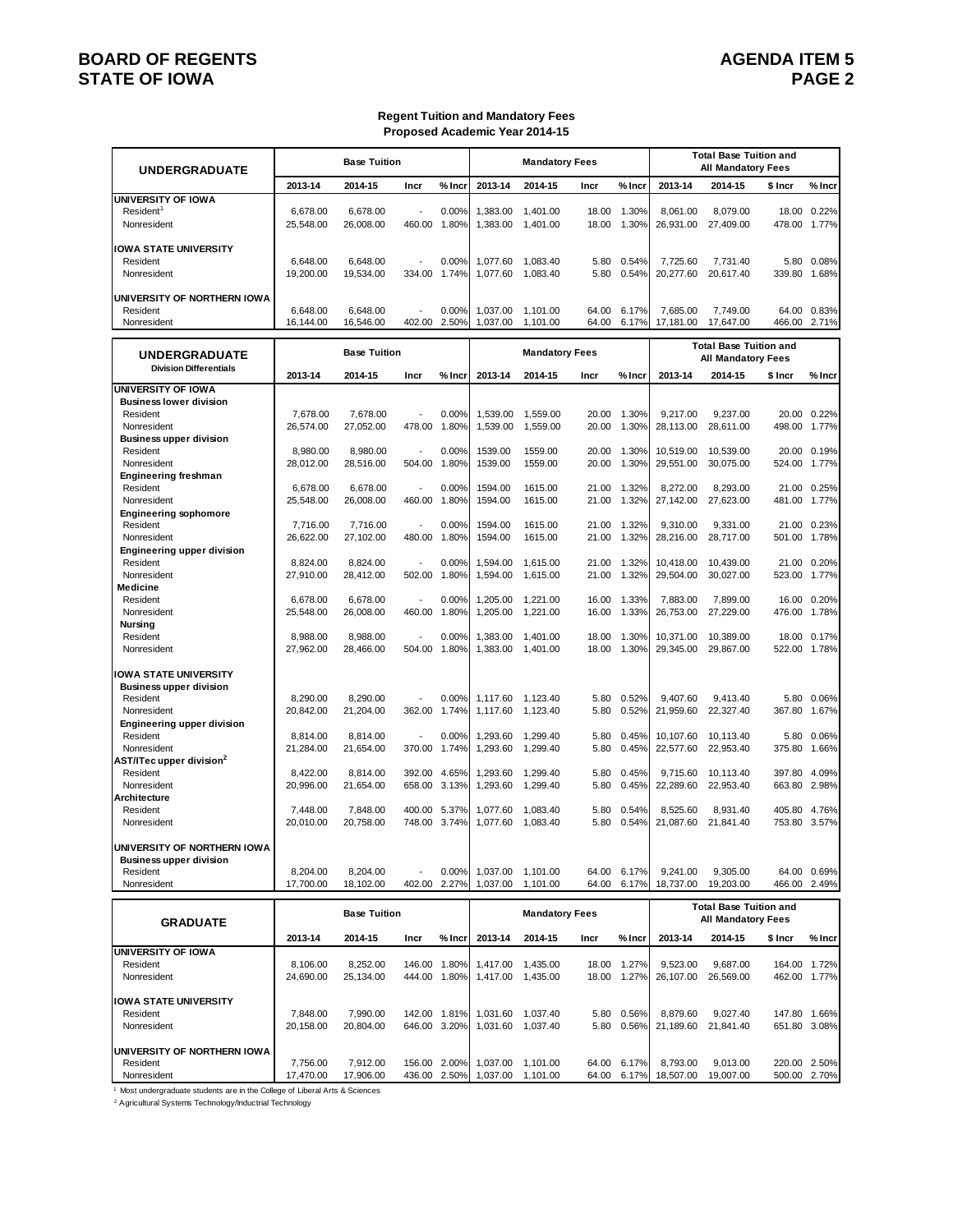# **Undergraduate Tuition**

- For the current year, undergraduate tuition revenues make up 74% of total tuition revenues at SUI; 84% at ISU; and 92% at UNI.
- Resident tuition accounts for 41.5% of total tuition revenues; broken down by individual university as:
	- o 35.9% at SUI
	- o 39.0% at ISU
	- $\circ$  82.8% at UNI

To evaluate proposed tuition and fee increases, the Board's policy uses the inflationary percentage range of the projected Higher Education Price Index (HEPI), which is 1.8% to 3.2% for FY 2015. The median of this projected range is 2.5%.The universities are proposing to increase undergraduate nonresident tuition within or, in the case of Iowa State University, below the HEPI range, as shown in the chart below.

|            | General Undergraduate Tuition Increase Proposals |                       |       |             |
|------------|--------------------------------------------------|-----------------------|-------|-------------|
|            |                                                  | 2014-15 Academic Year |       |             |
|            |                                                  | <b>Resident</b>       |       | Nonresident |
| <b>SUI</b> | \$0                                              | 0.0%                  | \$460 | 1.80%       |
| <b>ISU</b> | \$0                                              | 0.0%                  | \$334 | 1.74%       |
| UNI        | \$0                                              | 0.0%                  | \$402 | 2.50%       |

In addition to the base undergraduate resident and nonresident tuition changes shown above, the universities have requested the following for the 2014-2015 academic year:

#### IOWA STATE UNIVERSITY

 Agricultural Systems Technology (AST) and Industrial Technology (I-Tec) – for upper division students, an additional tuition of \$392 for resident students and \$292 for nonresident students. This final supplement is intended to fully align tuition for technology students in the College of Agriculture and Life Sciences with the tuition of the College of Engineering. These programs fall within the department of Agricultural and Biosystems Engineering, but are jointly administered by the College of Engineering and the College of Agriculture and Life Sciences.

The program has been ranked in the top five undergraduate programs in the *U.S. News & World Report* for each of the past eight years.

Improving educational experiences and maintaining national competitiveness requires low student-to-faculty ratios, top-flight instruction, and significant cutting edge, hands-on laboratory experiences. These experiences distinguish ISU graduates and make them competitive and highly sought after by business and industry.

 $\div$  Architecture – an additional tuition of \$400; the final year of a three-year phase in. The program has seen a 20% increase in enrollment since Fall 2007 resulting in an average studio class size of 18 students, exceeding the peer norm of 15. A key feature of accredited architecture education is small class size and studio-centered teaching that maximizes interaction with professors.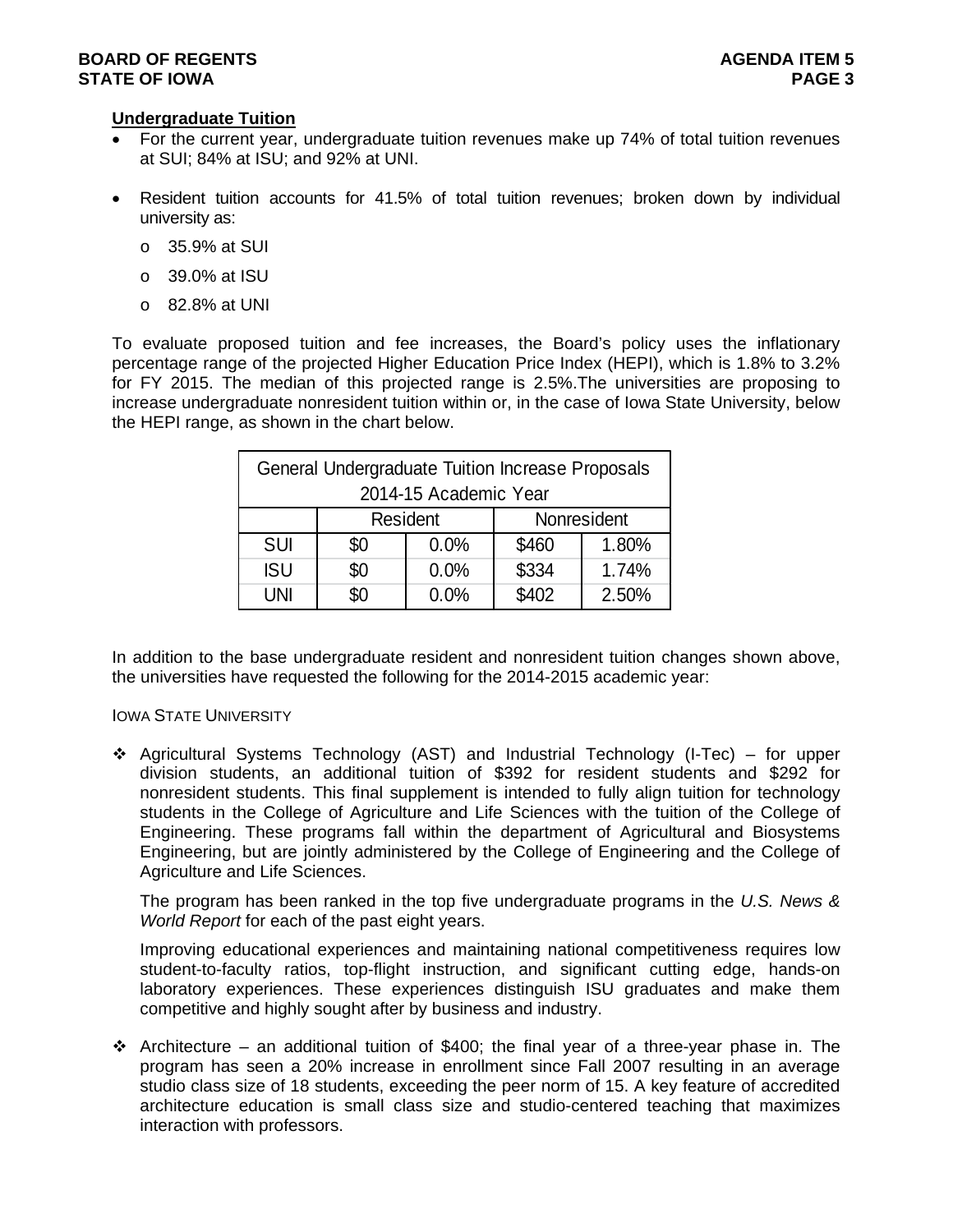The Architecture program at ISU is highly ranked nationally, and faculty have received numerous awards for their work in teaching, scholarship and peer leadership. Architecture graduates succeed in traditional architectural practice, innovative creative careers in related fields and graduate school.

The proposed tuition differential will support the following:

- enable curricular standards and learning outcomes, and foster faculty productivity in order to improve national ranking;
- provide resources for recruiting and retaining outstanding students, and for recruiting and retaining outstanding faculty; and
- enable faculty to pursue scholarship that advances the discipline.

With the proposed differential tuition, Iowa State's in-state tuition will still be lower than instate tuition for all peer institutions, except Kansas State University, the University of Nebraska and North Dakota State University.

# **Graduate and Professional Tuition**

|            | General Graduate/Professional Tuition Increase |                 |       |             |
|------------|------------------------------------------------|-----------------|-------|-------------|
|            | Proposals 2014-15 Academic Year                |                 |       |             |
|            |                                                | <b>Resident</b> |       | Nonresident |
| <b>SUI</b> | \$146                                          | 1.80%           | \$444 | 1.80%       |
| <b>ISU</b> | \$142                                          | 1.81%           | \$646 | 3.20%       |
| <b>UNI</b> | \$156                                          | 2.00%           | \$436 | 2.50%       |

In addition to base tuition increases for graduate/professional programs, the universities have requested the following for the 2014-2015 academic year:

### STATE UNIVERSITY OF IOWA

 Law – **AMENDED ITEM from December 4 Board of Regents meeting.** The College of Law (COL) seeks a reduction of its nonresident Juris Doctor (JD) tuition from its current rate of \$47,252 to \$39,500 beginning with the fall 2014 entering class.

**AMENDED to reduce resident Juris Doctor (JD) tuition from its current rate of \$26,274 to \$21,964 for all students currently enrolled or entering the program in the fall of 2014.** 

Since the 2008 recession, structural changes in the legal profession have had a profound impact on legal education and the recruitment of students to law schools. Significant among these trends are:

- Nationwide decline in legal jobs;
- Nationwide decline in legal starting salaries;
- Nationwide declines in the number of people taking the law school admission test and those applying to law schools; and
- Prospective students identifying "value" as defined by costs, debt, and job and salary prospects - as a primary factor in law school choice.

Although SUI Law has continued to attract a pool of well-qualified candidates, the numbers of highly-qualified applicants and the incoming class size have been adversely affected by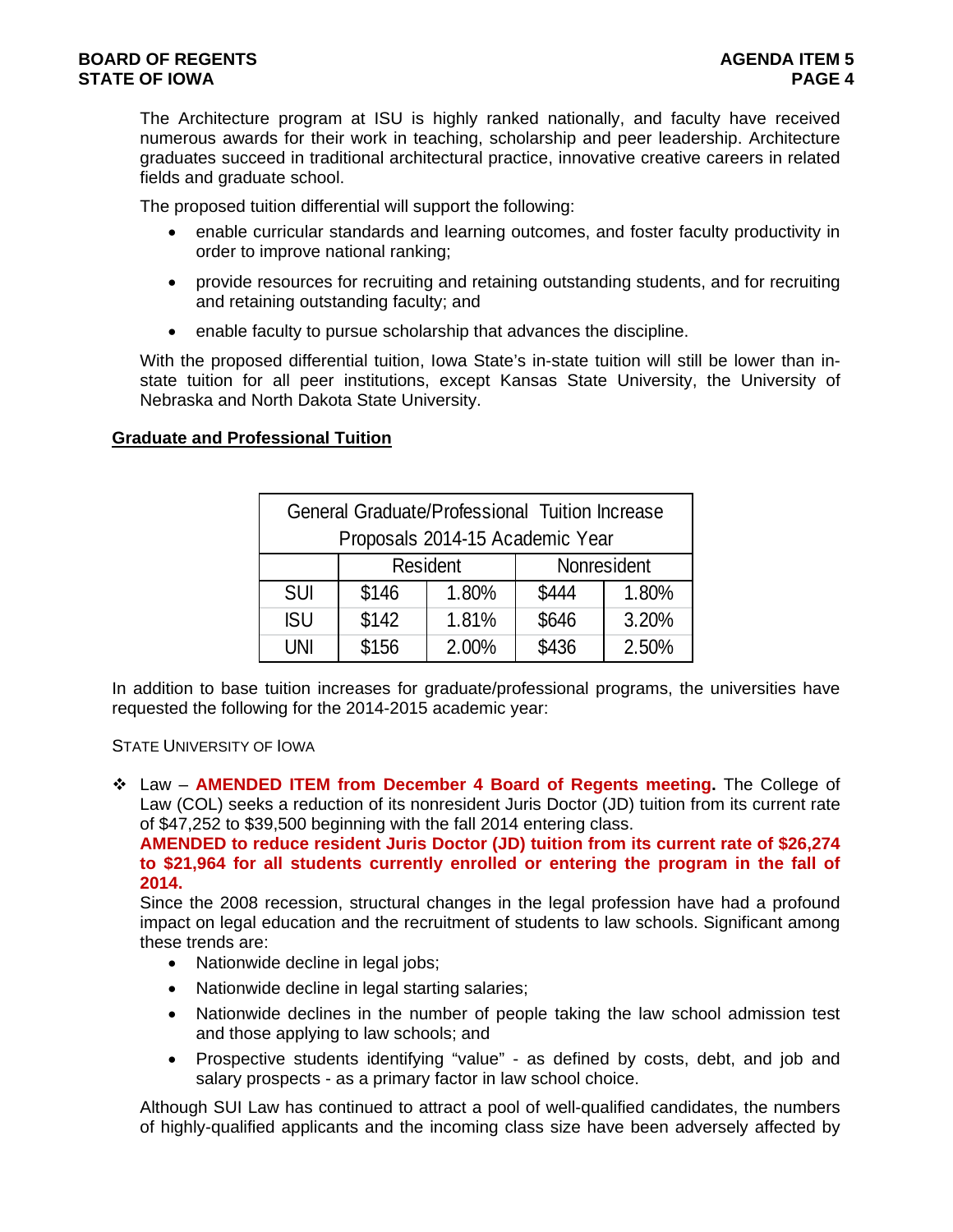national and regional trends, including the significant reduction in Iowa resident law applicants in the past two years. The number of Iowa resident applicants to SUI Law in 2012 was 173, down from its five-year peak of 287 in 2010.

Despite the COL's strong job placement rates for its graduates and its continuing strong national and regional reputation, limiting resident tuition and decreasing the nonresident tuition is an important strategy for maintaining the vitality and quality of the Iowa Law School and its programs

The decrease in resident applications is in line with the overall decreasing interest in law by Iowa residents reflected in the available data on Iowa resident application trends, and strategies to promote the continuing vibrancy of the Iowa legal bar and law as a career in Iowa are under way. The decline in nonresident applications to the College of Law is higher than national trends. Feedback from prospective students has revealed that in an era of increasing competition to attract qualified law students, nonresident students no longer identify Iowa College of Law as a high value proposition, despite the recognized quality of its academic program.

COL nonresident tuition  $\&$  fees currently rank  $4<sup>th</sup>$  highest of the 11 schools in the COL peer group. Besides cost, prospective students consider debt load upon graduation, and average starting salaries. The average debt load of Iowa Law graduates in 2012 was \$95,574, modest by some measures, but undeniably significant when measured against the starting salaries of the region, which while strong, are traditionally lower than those of other regions.

The most important step the College of Law can take to increase nonresident interest in the College of Law, boost applications and restore class size to prerecession levels is to reduce nonresident tuition and renew Iowa's reputation as a best value school compared with peer schools and regional competitors. Decreasing law school tuition in response to market pressures has already begun with the University of Arizona and UCLA, in the COL peer group.

While the requested reduction is significant, several factors were considered in developing the recommended tuition rate of \$39,500:

- $\bullet$  SUI's tuition & fees rank 4<sup>th</sup> highest in its peer group;
- SUI's tuition & fees are among the highest nonresident tuition assessed by those regional peer public law schools with which it directly competes for students, including Wisconsin. In the most recent year for which data exists, of 134 students admitted to both Iowa and Wisconsin, 21 elected to attend Wisconsin, while only 12 chose Iowa. (No data is available on where the students who declined both schools matriculated);
- Consideration of the resident tuition & fees assessed by Iowa's close regional competitors. Many of Iowa's prospective nonresident students have the choice of studying law at their home regional public institutions. Reducing the difference between Iowa's nonresident tuition & fees and the resident tuition & fees assessed by Iowa's regional peers underscores Iowa Law as the value choice. The most recent completed data show that Iowa Law had at least 450 common applicants and at least 134 common admitted students with each of these regional peers, some of which would be residents of those states;
- Evaluation of the net price students are willing to pay. Every year College of Law students receive assistance in the form of scholarships and work assistance. Nearly half of nonresident first-year law students and over one-third nonresident upper division students receive aid, resulting in an effective discount of greater than 30%. Despite the ability to discount tuition using scholarship support, the "sticker shock" of the published tuition is reasonably believed to deter some prospective applicants from submitting applications to the College of Law;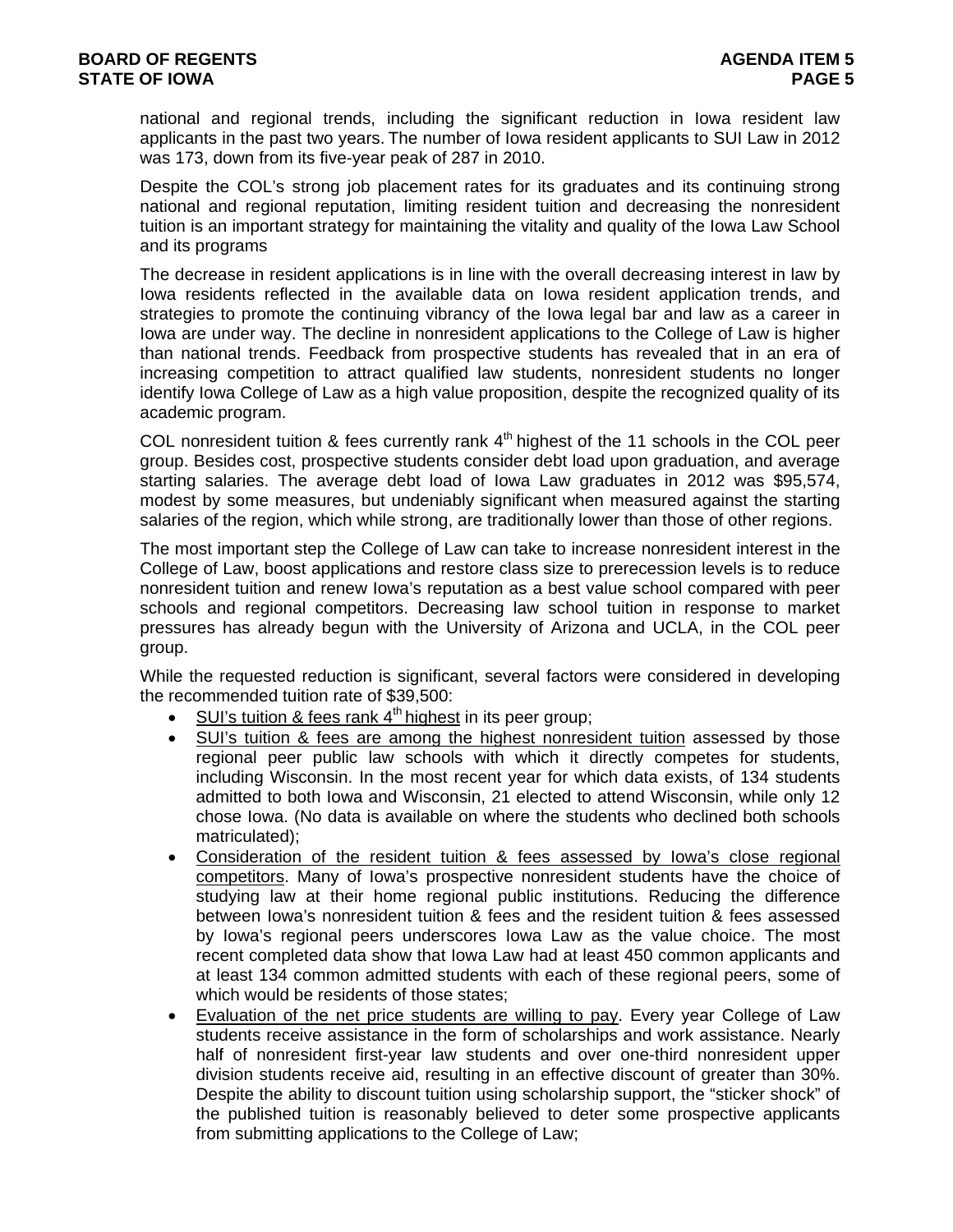# **BOARD OF REGENTS AGENTS** AGENERATION OF REGENTS AGENERATION OF REGENTS AGENERATION OF  $\overline{a}$ **STATE OF IOWA** PAGE 6

 Consideration of the gap between Iowa Law's resident and nonresident tuition. Prospective students express concern of the nearly \$21,000 gap between the Iowa Law resident and nonresident rates. That gap is the highest of our peer institutions; four peer institutions have gaps of under \$10,000, and the average differential is approximately \$13,000.

It is expected that the estimated \$310,000 loss in tuition revenue from this rate change will be offset by increased enrollment as a result of successful recruitment efforts. Together with strategic curricular innovation, enhanced marketing of the Iowa law degree, and cost reduction through more efficient operations, a reduction in nonresident tuition is a key component of the College of Law's overarching plan to adapt to emerging conditions of the legal profession, and in keeping with its mission to provide a superior legal education grounded in both theory and practice that enables students to have the competence and confidence to succeed in any and all legal settings.

LAW – MASTERS OF LAW (LLM) AND DOCTORATE OF JURIDICAL SCIENCES (SJD)

The College of Law (COL) seeks new tuition rates for graduate studies in law for Masters of Law (LLM) and Doctorate of Juridical Sciences (SJD) students, segregating these students from the Juris Doctor (JD) group for tuition purposes. Specifically, COL is seeking a resident tuition rate of \$20,000 and a nonresident tuition rate of \$24,000 for 2014-2015; a reduction in tuition of \$6,274 and \$23,252 respectively.

The current tuition model assesses all COL students JD tuition rates, regardless of the degree sought. COL focuses its scholarship support on students seeking the professional JD degree, rather than those pursuing graduate education in law.

Setting graduate legal studies tuition at the JD tuition rate has negatively affected enrollment, especially for students seeking research degrees as opposed to the professional degree that anticipates professional employment in the U.S. legal job market.

The cost of tuition and value are particularly significant for foreign graduate students, both for those coming from first-world nations where education continues to be highly subsidized and affordable, and for prospective students from developing nations and economically underserved regions such as Africa and Southeast Asia, who are likely to have limited financial resources. For many foreign and domestic students seeking to pursue a scholarly rather than a professional agenda, the high nonresident tuition is often an absolute bar to considering Iowa.

A reformation of the tuition structure to distinguish between professional and graduate programs will enhance COL value to prospective graduate students and yield higher enrollments in the graduate programs in support of the fiscal stability of the college.

The proposed graduate student rates would place Iowa in the middle tier of comparable programs and allow Iowa to be competitive with its regional competitors.

Together with strategic curricular innovation, enhanced marketing of the Iowa Law degree, and cost reduction through more efficient operations, this strategy is a key component of the College of Law's overarching plan to adapt to emerging conditions of the legal profession, and in keeping with its mission to provide a superior legal education grounded in both theory and practice that enables students to have the competence and confidence to succeed in any and all legal settings.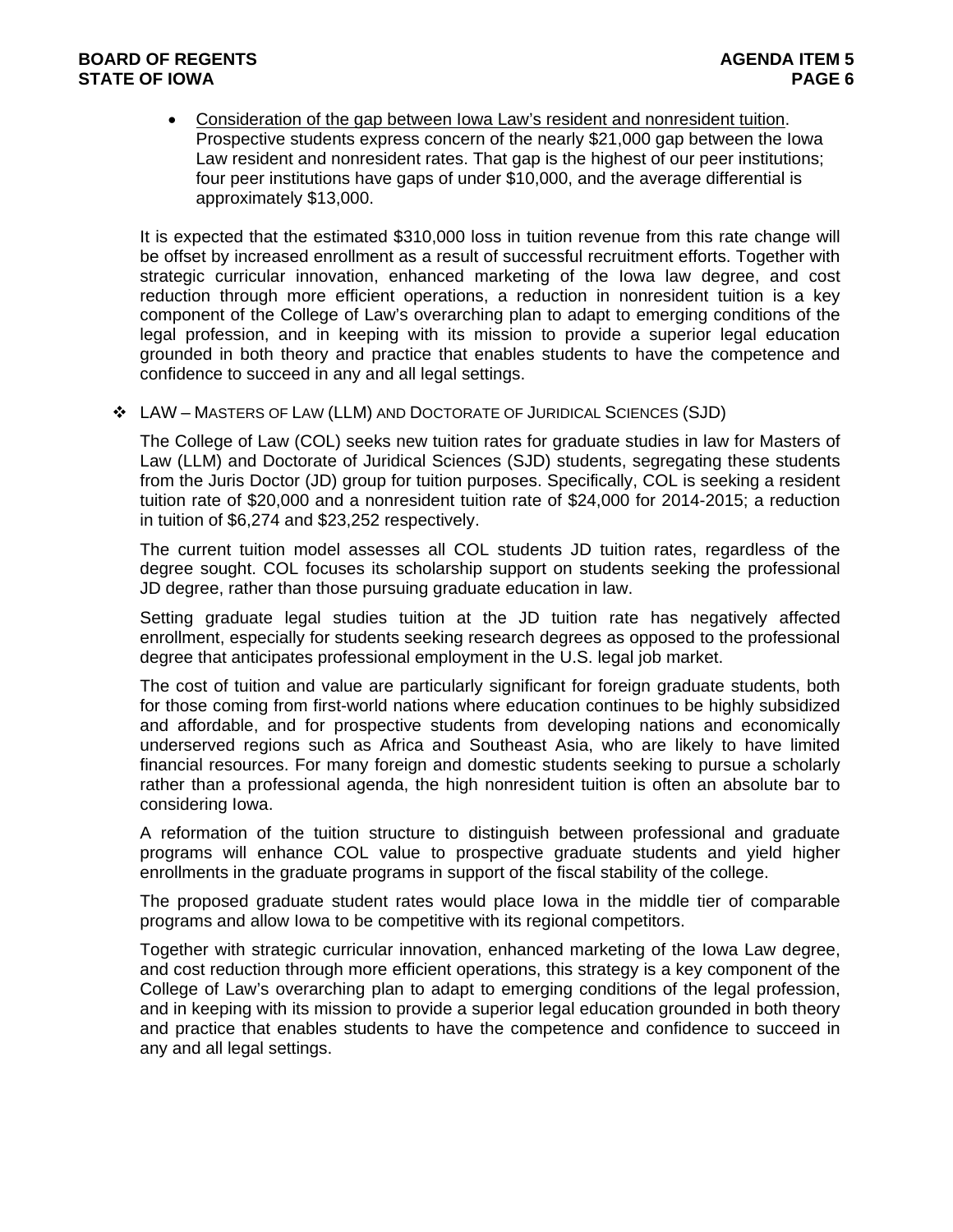IOWA STATE UNIVERSITY

- Architecture for both resident and nonresident students, an additional tuition of \$400; the final year of a three-year phase in. This supplement aligns undergraduate and graduate supplemental tuition. Please see rationale for increase under the proposal for undergraduate students in Architecture.
- College of Veterinary Medicine increase of 4.5% for resident and nonresident students. As the only college that provides a professional veterinary medicine program in Iowa, this education is an intense mix of classroom-based instruction plus clinical learning in a modern, tertiary referral teaching hospital. Over the past three years, veterinary graduates had a placement rate of 97%; 81% of practicing veterinarians in Iowa are graduates from ISU.

Tuition increases will better prepare students for a competitive marketplace by:

- Providing innovative teaching tools for basic clinical and surgical skills
- Providing broader practice experiences in shelter medicine, community practice, emergency and specialty medicine
- Partnering with Blank Park Zoo for exposure to exotic animals
- Revising pharmacology curriculum in anticipation of changes in federal requirements for veterinary oversight of antimicrobials and restrictions on extra-label use of antimicrobials
- Enhancing opportunities to develop skills in embryo transfer and genetics
- Strengthening animal welfare education programs on the scientific, ethical and evolving societal issues in this area
- Increasing opportunities for students to attend national meetings where they can network, be mentored, improve communication skills and receive exposure to potential employers

The cost of tuition has been partially offset by increasing scholarships and awards; over 50% of eligible veterinary students receive an average award of \$2,000. It is anticipated that the proposed tuition increase will place ISU's College of Veterinary Medicine at 21<sup>st</sup> out of 28 accredited colleges of veterinary medicine in cost for all classifications of students.

# **Unit Cost of Instruction versus Tuition**

Board policy requires that tuition for nonresident undergraduate students should, at a minimum, cover the full cost of their education at each Regent university. The Board has historically used university-compiled information regarding the cost of instruction per student ("unit cost") to measure compliance.

The unit cost represents general fund supported cost of instruction of a full-time equivalent student at a given level and includes certain assumptions relative to instructional costs at the various student levels (i.e., lower division undergraduates, upper division undergraduates, graduate, and professional). Costs such as building repairs, public service, scholarships and fellowships, auxiliary enterprises, health care units, indirect cost recovery, and capitals are excluded from the unit cost calculations.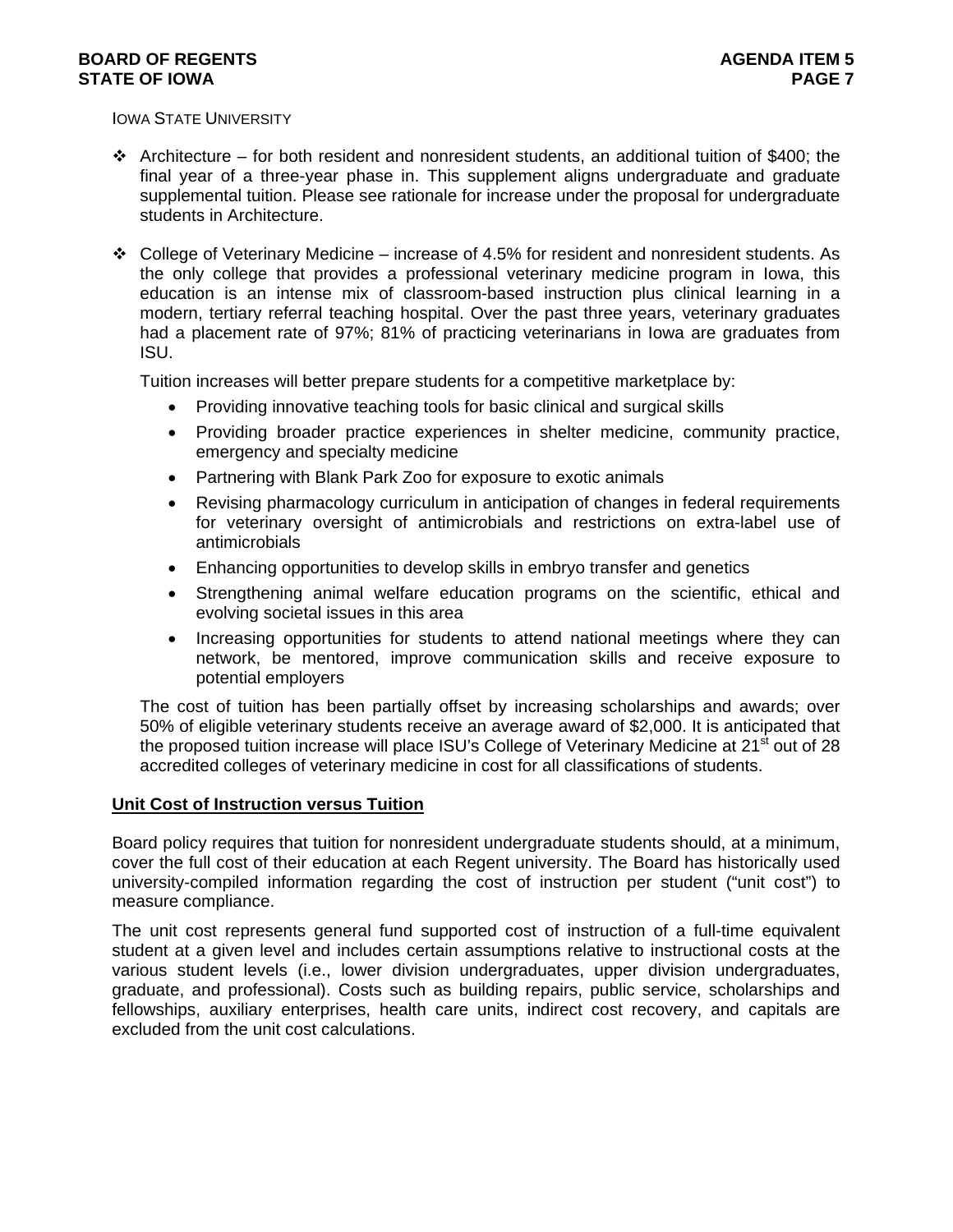The most recent unit cost study, based on FY 2011 expenditures, was presented to the Board in June 2012. Proposed tuition for nonresident undergraduates exceeds the current projected unit costs of instruction at all three universities.

|            | FY 2015 Undergraduate Tuition Only |             | Estimated FY 2014                 |
|------------|------------------------------------|-------------|-----------------------------------|
|            | Resident                           | Nonresident | Undergraduate<br><b>Unit Cost</b> |
| <b>SUI</b> | \$6,678                            | \$26,008    | \$10,908                          |
| <b>ISU</b> | \$6,648                            | \$19,534    | \$8,968                           |
| <b>UNI</b> | \$6,648                            | \$16,546    | \$11,498                          |

# **Regents Student Financial Aid**

The Board's tuition policy mandates that student financial aid be provided to meet enrollment and tuition cost calculated as a minimum of 15% of tuition revenues. Iowa Code §262.9(19) (2013) prohibits the designation of a portion of the tuition moneys collected from resident undergraduate students by institutions of higher education governed by the board for use for student aid purposes.

A combination of need-based and merit-based aid is essential for the universities to attract high achieving students, as well as provide affordable higher education. The proposed financial aid for all students totals \$188.3 million. Each university has met or exceeded the minimum requirements for financial aid during the last several years.

# **Projected Tuition Revenue Increases**

Based on Fall 2013 enrollments, the combined additional revenues from the proposed undergraduate and graduate/professional tuition rate increases are expected to provide additional revenues and financial aid for the 2014-2015 academic year.

Incremental tuition revenues for the Regent universities are estimated to be \$11.1 million consisting of:

- Increase in base tuition for nonresident undergraduate \$7.6 million
- Increase in base tuition for graduate and professional resident/nonresident students and supplemental tuition - \$3.5 million

After allocating funds for student financial aid, the incremental net tuition revenues are approximately \$8.9 million, a 1.4% increase.

Enrollment increases projected for FY 2015 could add another \$17.5 million in gross tuition revenues. The majority of the potential increase due to enrollment is in nonresident undergraduate students at ISU.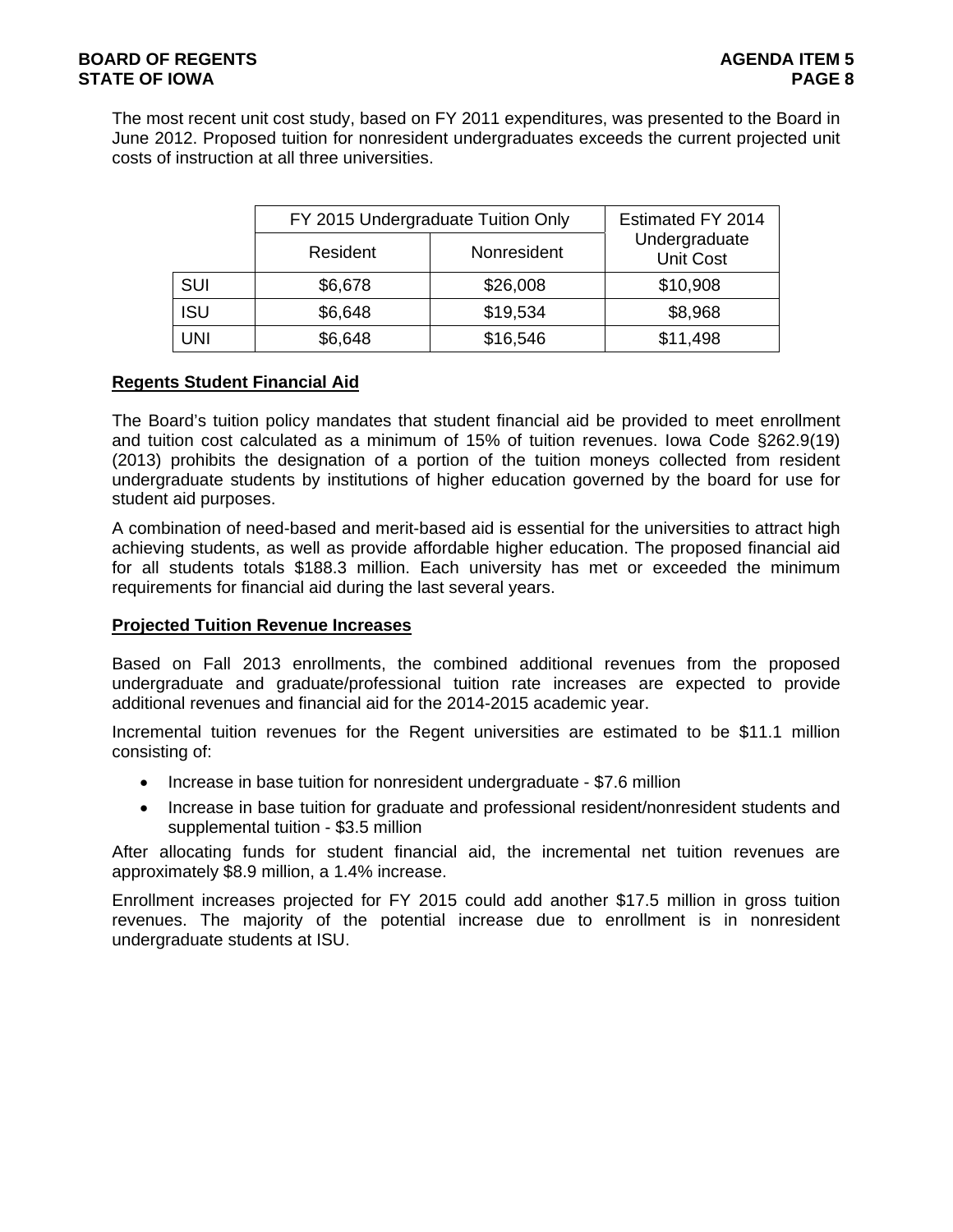# **BOARD OF REGENTS AGENTS** AGENDA ITEM 5 **STATE OF IOWA** PAGE 9

# **Mandatory Fee Increases**

Mandatory fees, charged to each student, provide a distinct resource to respond to specific needs of students.

|                             |                  |                                                                                                                                                                                                                                                                                                                                    |                          |              | <b>Mandatory Fee Proposals</b> |            |                          |      |            |            |                          |       |
|-----------------------------|------------------|------------------------------------------------------------------------------------------------------------------------------------------------------------------------------------------------------------------------------------------------------------------------------------------------------------------------------------|--------------------------|--------------|--------------------------------|------------|--------------------------|------|------------|------------|--------------------------|-------|
|                             |                  | SUI                                                                                                                                                                                                                                                                                                                                |                          |              |                                | <b>ISU</b> |                          |      |            | <b>UNI</b> |                          |       |
|                             | Actual           | Proposed                                                                                                                                                                                                                                                                                                                           | Increase                 |              | Actual                         | Proposed   | Increase                 |      | Actual     | Proposed   | Increase                 |       |
|                             | 2013-14          | 2014-15                                                                                                                                                                                                                                                                                                                            | \$                       | %            | 2013-14                        | 2014-15    | \$                       | $\%$ | 2013-14    | 2014-15    | \$                       | $\%$  |
| Technology <sup>(1)</sup>   | 463.00           | 469.00                                                                                                                                                                                                                                                                                                                             | 6.00                     | 1.3%         | 230.00                         | 230.00     | $\blacksquare$           | 0.0% | 258.00     | 270.00     | 12.00                    | 4.7%  |
| Health                      | 237.00           | 237.00                                                                                                                                                                                                                                                                                                                             | $\blacksquare$           | 0.0%         | 196.00                         | 196.00     | $\overline{\phantom{a}}$ | 0.0% | 203.00     | 213.00     | 10.00                    | 4.9%  |
| <b>Health Facility</b>      |                  |                                                                                                                                                                                                                                                                                                                                    | $\sim$                   | 0.0%         | 16.00                          | 16.00      | $\blacksquare$           | 0.0% | 31.00      | 31.00      | $\overline{\phantom{a}}$ | 0.0%  |
| <b>Student Activities</b>   | 70.00            | 71.00                                                                                                                                                                                                                                                                                                                              | 1.00                     | 1.4%         | 70.70                          | 73.50      | 2.80                     | 4.0% |            |            |                          |       |
| <b>Student Services</b>     | 74.00            | 75.00                                                                                                                                                                                                                                                                                                                              | 1.00                     | 1.4%         | 188.20                         | 191.20     | 3.00                     | 1.6% | 258.00     | 295.00     | 37.00                    | 14.3% |
| <b>Student Union</b>        | 120.00           | 120.00                                                                                                                                                                                                                                                                                                                             | $\overline{\phantom{a}}$ | 0.0%         | $\overline{\phantom{a}}$       |            | $\blacksquare$           |      |            |            |                          |       |
| Building                    | 123.00           | 123.00                                                                                                                                                                                                                                                                                                                             | $\blacksquare$           | 0.0%         | 55.10                          | 55.10      | $\blacksquare$           | 0.0% | 220.00     | 224.00     | 4.00                     | 1.8%  |
| Career Services - Undergrad | 26.00            | 26.00                                                                                                                                                                                                                                                                                                                              | $\blacksquare$           | 0.0%         |                                |            |                          |      |            |            |                          |       |
| Arts & Cultural Events      | 24.00            | 24.00                                                                                                                                                                                                                                                                                                                              | $\overline{\phantom{a}}$ | 0.0%         |                                |            |                          |      |            |            |                          |       |
| Recreation                  | 246.00           | 256.00                                                                                                                                                                                                                                                                                                                             | 10.00                    | 4.1%         | 321.60                         | 321.60     | $\blacksquare$           | 0.0% | 67.00      | 68.00      | 1.00                     | 1.5%  |
| <b>Totals</b>               | \$1,383.00       | \$1,401.00                                                                                                                                                                                                                                                                                                                         | $\sqrt{3}$<br>18.00      | 1.3%         | \$1,077.60                     | \$1,083.40 | 5.80<br>\$               | 0.5% | \$1,037.00 | \$1,101.00 | \$<br>64.00              | 6.2%  |
|                             |                  | majoring in Business, Engineering, Law, Nursing, Pharmacy, and College of Public Health at SUI and for students majoring in Business, Engineering, AST/ITec &<br>Computer Science at ISU are higher. Graduate rates at ISU are generally low er. The 2014-15 proposals for differential technology fees are detailed below.<br>SUI |                          |              |                                | <b>ISU</b> |                          |      |            | UNI        |                          |       |
|                             | Actual           | Proposed                                                                                                                                                                                                                                                                                                                           | Increase                 |              | Actual                         | Proposed   | Increase                 |      | Actual     | Proposed   | Increase                 |       |
|                             | 2013-14          | 2014-15                                                                                                                                                                                                                                                                                                                            | \$                       | %            | 2013-14                        | 2014-15    | \$                       | %    | 2013-14    | 2014-15    | \$                       | %     |
| Technology                  |                  |                                                                                                                                                                                                                                                                                                                                    |                          |              |                                |            |                          |      |            |            |                          |       |
| General - (CLAS - SUI)      | 463.00           | 469.00                                                                                                                                                                                                                                                                                                                             | 6.00                     | 1.3%         | 230.00                         | 230.00     | $\blacksquare$           | 0.0% | 258.00     | 270.00     | 12.00                    | 4.7%  |
| Business - Undergrad        | 619.00           | 627.00                                                                                                                                                                                                                                                                                                                             | 8.00                     | 1.3%         | 270.00                         | 270.00     | $\blacksquare$           | 0.0% |            |            |                          |       |
| Business - Grad             |                  |                                                                                                                                                                                                                                                                                                                                    |                          |              | 224.00                         | 224.00     |                          | 0.0% |            |            |                          |       |
| Computer Science (UG/G)     |                  |                                                                                                                                                                                                                                                                                                                                    |                          |              | 446.00                         | 446.00     | $\blacksquare$           | 0.0% |            |            |                          |       |
| AST/Itec                    |                  |                                                                                                                                                                                                                                                                                                                                    |                          |              | 446.00                         | 446.00     |                          |      |            |            |                          |       |
| Engineering (UG/G)          | 674.00           | 683.00                                                                                                                                                                                                                                                                                                                             | 9.00                     | 1.3%         | 446.00                         | 446.00     | $\blacksquare$           | 0.0% |            |            |                          |       |
| Education - Grad            | 463.00           | 469.00                                                                                                                                                                                                                                                                                                                             | 6.00                     | 1.3%         |                                |            |                          |      |            |            |                          |       |
| Law                         | 879.00           | 890.00                                                                                                                                                                                                                                                                                                                             | 11.00                    | 1.3%         |                                |            |                          |      |            |            |                          |       |
| General - Other-Grad/Prof   | 285.00<br>463.00 | 289.00<br>469.00                                                                                                                                                                                                                                                                                                                   | 4.00<br>6.00             | 1.4%<br>1.3% | 184.00                         | 184.00     |                          | 0.0% |            |            |                          |       |
| Dentistry<br>Nursing        | 463.00           | 469.00                                                                                                                                                                                                                                                                                                                             | 6.00                     | 1.3%         |                                |            |                          |      |            |            |                          |       |
| Pharm D                     | 639.00           | 647.00                                                                                                                                                                                                                                                                                                                             | 8.00                     | 1.3%         |                                |            |                          |      |            |            |                          |       |
| Public Health MS/PhD        | 674.00           | 683.00                                                                                                                                                                                                                                                                                                                             | 9.00                     | 1.3%         |                                |            |                          |      |            |            |                          |       |
| Veterinary Medicine         |                  |                                                                                                                                                                                                                                                                                                                                    |                          |              | 230.00                         | 230.00     |                          | 0.0% |            |            |                          |       |

Fee proposals for the 2014-2015 academic year that are above the high end of the identified HEPI rate of 3.2% are highlighted below:

#### STATE UNIVERSITY OF IOWA

Recreation – the increase of \$10 will meet the debt service schedule and on-going operating and maintenance expenses for the Campus Recreation and Wellness Center in accord with the financial plan approved by the Board of Regents in September 2006.

### IOWA STATE UNIVERSITY

 $\div$  Student Activities – this fee increase of \$2.80 reflects higher enrollment and increased demand for student activities sponsored by the Government of the Student Body. It will support increases in student wages and partially fund commercial liability insurance for vehicle use by students, as well as other costs. This fee has not been increased since FY 2012.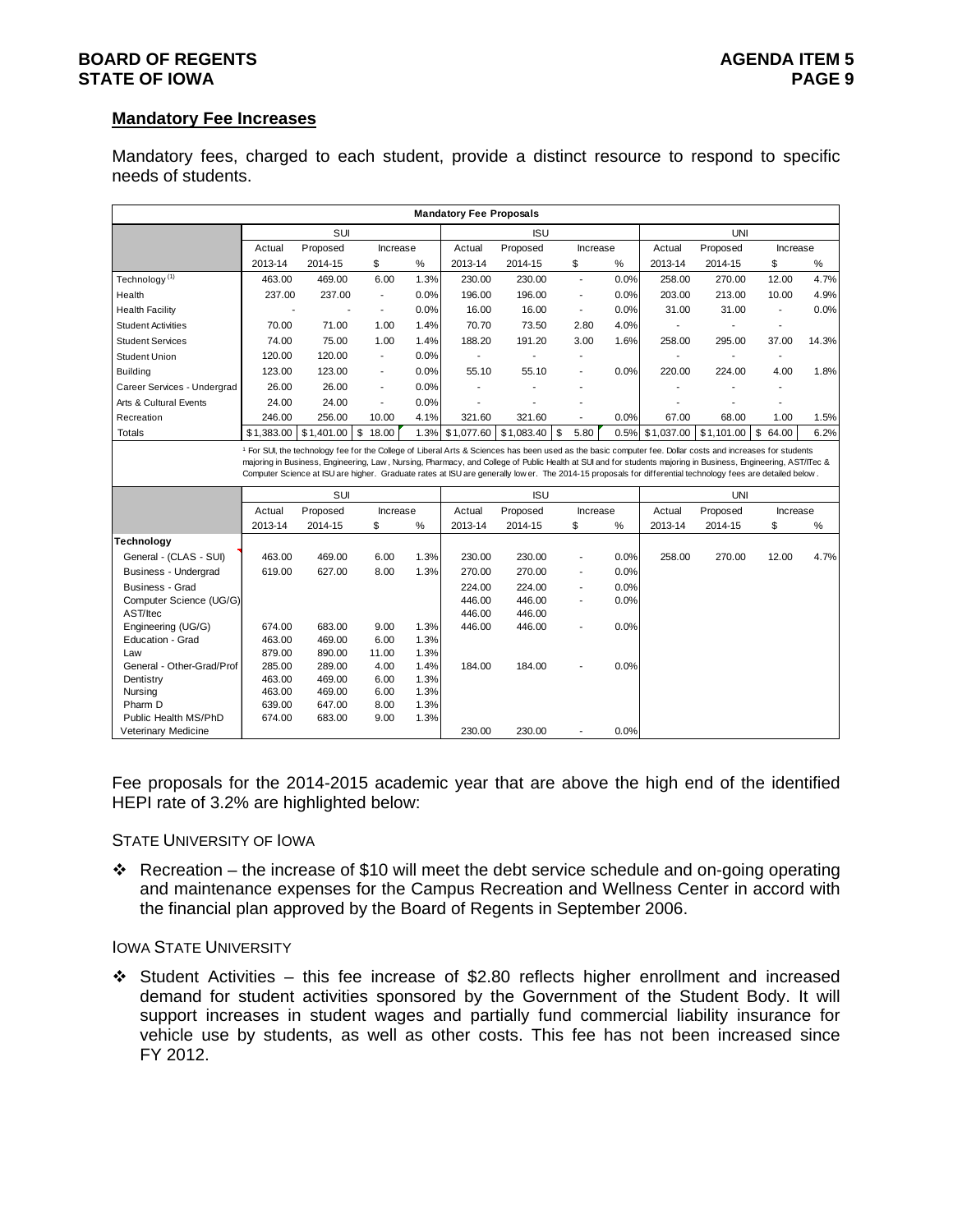UNIVERSITY OF NORTHERN IOWA

- $\div$  Technology the increase of \$12 in this fee will allow for integration of active learning through TILE (Transform, Interact, Learn, Engage) classrooms to improve student learning, allow full implementation of a Learning Commons and a Digital Media Commons in the library, and improve access to online course delivery.
- $\div$  Health this fee increase of \$10 will support student access for health services, including clinic, counseling and health educator consultations. Students are able to see medical providers, counselors and other staff without an individual fee.
- Student Services \$25 of this total increase of \$37 will go to Intercollegiate Athletics to reduce General Fund support of this operation. The balance will support student activities and services such as Northern Iowa Student Government, Homecoming, Family Weekend, and Panther Shuttle.

# **Estimated Cost of Attendance**

Iowa Code §262.9(18) requires the Board to publish the estimated total cost of attending the Regent universities, including room and board and other costs, at the same time that it publishes final tuition and mandatory fees.

Based on the preceding tuition proposal and university projected increases for room, board, and other costs, the following table estimates the total cost of attendance for a resident undergraduate student.

Other costs, as quantified for financial aid calculations, include the universities' estimates of student costs for books, supplies, transportation, and personal expenses.

|              |           |          | 2014-15 Academic Year               |           |                 |          |
|--------------|-----------|----------|-------------------------------------|-----------|-----------------|----------|
|              |           |          | <b>Resident Undergraduate</b>       |           |                 |          |
|              |           |          | <b>Estimated Cost of Attendance</b> |           |                 |          |
|              | Tuition & |          |                                     |           |                 |          |
|              | Mandatory | Room &   | Other                               | Estimated | S               | ℅        |
|              | Fees*     | Board**  | Costs**                             | Totals**  | <b>Increase</b> | Increase |
| <b>SUI</b>   | 8,079.00  | 9,037.00 | 3,970.00                            | 21,086.00 | 447.00          | 2.2%     |
| <b>ISU</b>   | 7,731.40  | 7,941.00 | 3,497.00                            | 19,169.40 | 269.80          | 1.4%     |
| <b>UNI</b>   | 7,749.00  | 8,070.00 | 3,084.00                            | 18,903.00 | 18.00           | 0.1%     |
|              |           |          |                                     |           |                 |          |
| Average      | 7,853.13  | 8,349.33 | 3,517.00                            | 19,719.46 | 244.94          | 1.3%     |
| * Proposed   |           |          |                                     |           |                 |          |
| ** Estimated |           |          |                                     |           |                 |          |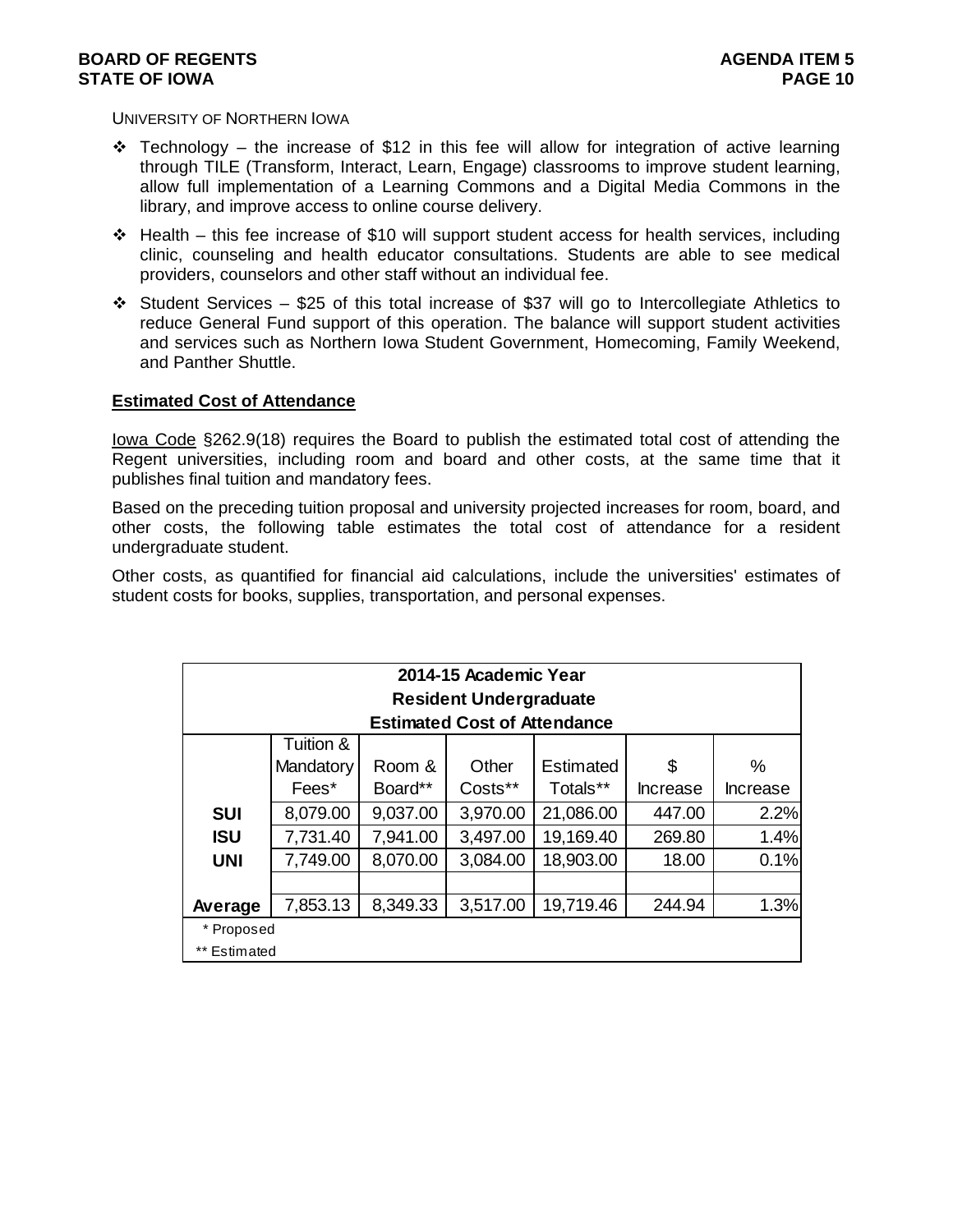# **BOARD OF REGENTS STATE OF IOWA**

| <b>AGENDA ITEM 5</b> |  |
|----------------------|--|
| <b>PAGE 11</b>       |  |

|                                                          | <b>TUITION</b>         |                 |                                                    |                                                                            |                                                                                                                                                                  |                    |                 | <b>MANDATORY FEES</b> |                              |                      |                    |                 |                                                                                                                                                                                                                                 |                           |                                         |                        | <b>TOTALS</b>                 |                       |
|----------------------------------------------------------|------------------------|-----------------|----------------------------------------------------|----------------------------------------------------------------------------|------------------------------------------------------------------------------------------------------------------------------------------------------------------|--------------------|-----------------|-----------------------|------------------------------|----------------------|--------------------|-----------------|---------------------------------------------------------------------------------------------------------------------------------------------------------------------------------------------------------------------------------|---------------------------|-----------------------------------------|------------------------|-------------------------------|-----------------------|
|                                                          |                        |                 |                                                    |                                                                            |                                                                                                                                                                  |                    |                 |                       |                              |                      |                    |                 |                                                                                                                                                                                                                                 |                           |                                         |                        | $$$ Increase                  | <b>Increase</b><br>৯ৎ |
|                                                          | FY 2015                | ↮               | వ్                                                 |                                                                            |                                                                                                                                                                  | Health<br>Facility | <b>Student</b>  | Student<br>Services   | Student                      |                      | Career<br>Services | Arts &          |                                                                                                                                                                                                                                 | Professional<br>Enhancemt | Total                                   | Proposed<br>Tuition &  | in Tuition &                  | In Tuition &          |
|                                                          | Base Tuition           | <b>Increase</b> | Increase                                           | Technology                                                                 | Health                                                                                                                                                           |                    | Activities      |                       | Jnion                        | Building             |                    | Cultural        | <b>Recreation</b>                                                                                                                                                                                                               |                           | Mandatory                               | Mandatory              | Mandatory                     | Mandatory             |
|                                                          |                        | in Tuition      | in Tuition                                         | Fee                                                                        | Fee                                                                                                                                                              | Fee                | Fee             | Fee                   | Fee                          | Fee                  | Fee                | Events          | Fee                                                                                                                                                                                                                             | Fee                       | Fees                                    | Fees                   | Fees                          | Fees                  |
| <b>UNIVERSITY OF IOWA</b>                                |                        |                 |                                                    |                                                                            |                                                                                                                                                                  |                    |                 |                       |                              |                      |                    |                 |                                                                                                                                                                                                                                 |                           |                                         |                        |                               |                       |
| Undergraduate Resident - Business (lower division)       | 7,678<br>မာ            | မာ              | 0.00%                                              | 627<br>↮                                                                   | 237<br>⊷                                                                                                                                                         | ↮<br>ക             | ↮<br>71         | ⊷<br>51               | ↮<br>$\overline{\mathbb{Z}}$ | ↮<br>$\overline{23}$ | ⊷<br>26            | $^{24}$         | ↮                                                                                                                                                                                                                               |                           | 1,559<br>↮                              | 9,237<br>↮             | <u> କ</u><br>↮                | 0.22%                 |
| Indergraduate Resident - Business (upper division)       | 8,980                  |                 | 0.00%                                              | 627                                                                        |                                                                                                                                                                  |                    | 71              | $\frac{5}{10}$        | 120                          | 123                  |                    | $\overline{24}$ | 256                                                                                                                                                                                                                             |                           | 559                                     | 10,539<br>↮            | ↮                             |                       |
| Jndergraduate Resident - CLAS                            | 6,678                  |                 | 0.00%                                              | 469                                                                        | 237                                                                                                                                                              |                    | Σ               |                       | 120                          | 123                  |                    | $^{24}$         | 256                                                                                                                                                                                                                             |                           | 1,401                                   | 8,079                  | ₽                             | 0.229                 |
| Undergraduate Resident - Engineering (freshman)          | 6,678                  |                 | 0.00%                                              |                                                                            |                                                                                                                                                                  |                    | $\overline{r}$  |                       | $\overline{120}$             | 123                  |                    |                 | 256                                                                                                                                                                                                                             |                           | 615                                     | 8,293                  |                               | 0.25%                 |
| Jndergraduate Resident - Engineering (sophomore)         | 7,716                  |                 | 0.00%                                              |                                                                            | 237<br>237                                                                                                                                                       |                    | Σ               |                       | $\overline{20}$              |                      |                    | $\frac{4}{21}$  | 256                                                                                                                                                                                                                             |                           | ,615                                    | 9,331                  | <u>ম ম</u>                    | 0.23%                 |
| Undergraduate Resident - Engineering (upper division)    | 8,824                  |                 | 0.00%                                              | <b>88</b> 88                                                               |                                                                                                                                                                  |                    | $\overline{7}$  |                       | 120                          | $\frac{23}{23}$      |                    | $\overline{24}$ | 256                                                                                                                                                                                                                             |                           | 1,615                                   | 10,439                 | 2                             | 0.20                  |
| Undergraduate Resident - Medicine                        | 6,678                  |                 |                                                    | ္လြန္က ္သြန္က ္လြန္ကြန္ဟြန္ကြန္က ဆူန္ကြန္ကြန္က ဆူန္ကြန္က ဆူန္က ဆူန္က ဆူန္က |                                                                                                                                                                  |                    |                 |                       | ချွံချွံချွံချွံချွံချွ      |                      |                    |                 | န္ကြန္ကြန္႔ေတြ ျပည့္အေနျဖင့္ အျမန္႔ေတြ ျပည္ဆိုင္ရာ ျပည္ဆိုင္ရာ ျပည္သည္ အျမန္ ျပည္သည္ အျမန္ ျပည္သည္ အျမန္ ျပည္သ<br>အျမန္ ျပည္သည္ အျမန္ ျပည္သည္ အျမန္ ျပည္သည္ အျမန္ ျပည္သည္ အျမန္ ျပည္သည္ အျမန္ ျပည္သည္ အျမန္ ျပည္သည္ အျမန္ ျပည္သ |                           |                                         | 7,899                  | ဧ ဧ န္ဗုန္ယူဇ္                | 0.20                  |
| <b>Undergraduate Resident - Nursing</b>                  |                        |                 | 0.00%<br>0.00%<br>1.80% 1.80% 1.80%<br>1.80% 1.80% |                                                                            |                                                                                                                                                                  |                    | 지지지지            |                       |                              |                      |                    |                 |                                                                                                                                                                                                                                 |                           | $\frac{1}{2}$                           | 10,389                 |                               | $0.17$ <sup>9</sup>   |
| Jndergraduate Nonresident - Business (lower division)    | $\frac{8,988}{27,052}$ | 478             |                                                    |                                                                            |                                                                                                                                                                  |                    |                 |                       |                              |                      |                    |                 |                                                                                                                                                                                                                                 |                           |                                         | 28,611                 |                               | ΪŻ                    |
| Jndergraduate Nonresident - Business (upper division)    | 28,516                 | <b>POS</b>      |                                                    |                                                                            |                                                                                                                                                                  |                    |                 |                       |                              |                      |                    |                 |                                                                                                                                                                                                                                 |                           |                                         | 30,075                 |                               | 1.77°                 |
| <b>Jndergraduate Nonresident - CLAS</b>                  | 26,008                 | 460             |                                                    |                                                                            |                                                                                                                                                                  |                    |                 |                       |                              |                      |                    |                 |                                                                                                                                                                                                                                 |                           |                                         | 27,409                 |                               |                       |
| Indergraduate Nonresident - Engineering (freshman)       | 26,008                 | 460             |                                                    |                                                                            |                                                                                                                                                                  |                    | 지지              |                       |                              |                      |                    |                 |                                                                                                                                                                                                                                 |                           |                                         | 27,623                 | 의휘                            |                       |
| Jndergraduate Nonresident - Engineering (sophomore)      | 27,102                 | 480             |                                                    |                                                                            |                                                                                                                                                                  |                    |                 |                       |                              |                      |                    |                 |                                                                                                                                                                                                                                 |                           |                                         | 28,717                 |                               |                       |
| Jndergraduate Nonresident - Engineering (upper division) | 28,412                 | 502             |                                                    |                                                                            |                                                                                                                                                                  |                    | $\overline{7}$  |                       |                              |                      |                    |                 |                                                                                                                                                                                                                                 |                           | 1,615                                   | 30,027                 |                               |                       |
| <b>Jndergraduate Nonresident - Medicine</b>              | 26,008                 | 460             |                                                    |                                                                            |                                                                                                                                                                  |                    |                 |                       |                              |                      |                    |                 |                                                                                                                                                                                                                                 |                           |                                         | 27,229                 |                               | 1.789                 |
| Jndergraduate Nonresident - Nursing                      | 28,466                 | 504             | 1.80%<br>1.80%<br>1.80% 1.80% 1.80%<br>1.80% 1.80% |                                                                            |                                                                                                                                                                  |                    | 지지지             |                       | $ z $ ଞ୍ଜ $ z $ ଞ୍ଜାଞ୍ଜା     |                      |                    |                 |                                                                                                                                                                                                                                 |                           |                                         | $\frac{29,867}{9,507}$ | $ z  \geq  z $ $ z  \geq  z $ |                       |
| Graduate Resident                                        | 8,252                  | 146             |                                                    |                                                                            |                                                                                                                                                                  |                    |                 |                       |                              |                      |                    |                 |                                                                                                                                                                                                                                 |                           |                                         |                        |                               | 1.73°                 |
| Graduate Resident - CLAS                                 | 8,252                  | 146             |                                                    |                                                                            |                                                                                                                                                                  |                    | 71              |                       |                              |                      |                    |                 |                                                                                                                                                                                                                                 |                           |                                         |                        |                               | $1.72$ <sup>0</sup>   |
| Graduate Resident - Education                            | 9,788                  | 174             |                                                    |                                                                            |                                                                                                                                                                  |                    | $\overline{7}$  |                       |                              |                      |                    |                 |                                                                                                                                                                                                                                 |                           |                                         | 11,223                 |                               | 1.749                 |
| Graduate Resident - Engineering                          | 8,252                  | $\frac{46}{5}$  |                                                    |                                                                            |                                                                                                                                                                  |                    | 71              |                       |                              |                      | Ŷ.                 |                 |                                                                                                                                                                                                                                 |                           |                                         | 9,901                  |                               | 1.72                  |
| Graduate Nonresident                                     | 25,134                 | 444             |                                                    |                                                                            |                                                                                                                                                                  |                    | $\overline{7}$  |                       | 120                          |                      |                    |                 |                                                                                                                                                                                                                                 |                           |                                         | 26,389                 | 460                           |                       |
| Graduate Nonresident - CLAS                              | 25,134                 | 444             |                                                    |                                                                            |                                                                                                                                                                  |                    | $\overline{7}$  |                       | 120                          |                      |                    |                 |                                                                                                                                                                                                                                 |                           |                                         | 26,569                 | 462                           |                       |
| Graduate Nonresident - Education                         | 26,698                 | 472             | 1.80%<br>1.80%                                     |                                                                            |                                                                                                                                                                  |                    | 71              |                       | <u>§1</u>                    |                      |                    |                 |                                                                                                                                                                                                                                 |                           |                                         | 28,133                 | 8                             |                       |
| Sraduate Nonresident - Engineering                       | 25,134                 | 444             |                                                    |                                                                            |                                                                                                                                                                  |                    | $\overline{7}$  |                       | $\overline{20}$              |                      |                    |                 |                                                                                                                                                                                                                                 |                           |                                         | 26,783                 | 465                           |                       |
| Master of Accountancy Resident                           | 13,352                 | 236             | $\frac{180%}{1.80%}$                               |                                                                            | ន្ត្រី ន្ត្រី ន្ត្រី ន្ត្រី ន្ត្រី ន្ត្រី ន្ត្រី ន្ត្រី ន្ត្រី ន្ត្រី ន្ត្រី ន្ត្រី ន្ត្រី ន្ត្រី ន្ត្រី ន្ត្រី ន្ត្រី ន្ត្រី ន្ត្រី ន្ត្រី ន្ត្រី ន្ត្រី ន្ត្រី |                    | 71              |                       | 888                          |                      |                    |                 |                                                                                                                                                                                                                                 | 888888888888888888888     | $\frac{1,255}{1,255}$                   | 14,607                 | 8882                          | 1.76                  |
| Master of Accountancy Nonresident                        | 29,620                 | 524             |                                                    |                                                                            |                                                                                                                                                                  |                    | $\overline{7}$  |                       |                              |                      | ×.                 |                 |                                                                                                                                                                                                                                 |                           |                                         | 30,875                 |                               |                       |
| Ooctor of Physical Therapy Resident                      | 14,134                 | 250             |                                                    |                                                                            |                                                                                                                                                                  |                    | $\overline{z}$  |                       |                              |                      |                    |                 |                                                                                                                                                                                                                                 |                           |                                         | 15,389                 |                               |                       |
| Doctor of Physical Therapy Nonresiden                    | 29,712                 | 526             |                                                    |                                                                            |                                                                                                                                                                  |                    | $\overline{z}$  |                       | 0Z)                          |                      |                    |                 |                                                                                                                                                                                                                                 |                           |                                         | 296'08                 |                               |                       |
| Master of Nursing Programs Resident                      | 14,720                 | 260             | 1.80%                                              |                                                                            |                                                                                                                                                                  |                    | $7\overline{7}$ |                       | $\frac{120}{2}$              |                      | $\blacksquare$     |                 |                                                                                                                                                                                                                                 |                           | $1,435$<br>1,435                        | 16,155                 | 278                           | $1.75^{\circ}$        |
| Master of Nursing Programs Nonresident                   | 31,064                 | 550             | 1.80%                                              |                                                                            |                                                                                                                                                                  |                    |                 |                       | 120                          |                      |                    |                 |                                                                                                                                                                                                                                 |                           |                                         | 32,499                 |                               | 1.78                  |
| Master of Health Administration Resident                 | 12,758                 | 226             | 1.80%                                              | $\frac{1}{28}$ $\frac{1}{28}$ $\frac{1}{28}$                               | $\frac{25}{25}$                                                                                                                                                  |                    | $\overline{7}$  |                       | 120                          | <u>ននន្ត្រី ន</u>    |                    |                 |                                                                                                                                                                                                                                 |                           | $\frac{1,255}{1,255}$<br>1,255<br>1,255 | 14,013                 | 242                           | 1.76%                 |
| Master of Health Administration Nonresident              | 29,064                 | 514             | 1.80%                                              |                                                                            |                                                                                                                                                                  |                    | $\overline{z}$  |                       | $\frac{8}{2}$                |                      |                    |                 |                                                                                                                                                                                                                                 |                           |                                         | 30,319                 |                               |                       |
| <b><i>Master of Public Health Resident</i></b>           | 12,638                 | 224             | 1.80%<br>1.80%                                     |                                                                            |                                                                                                                                                                  |                    | $\frac{1}{7}$   |                       |                              |                      | ٠                  |                 |                                                                                                                                                                                                                                 |                           |                                         | 13,893                 | $\frac{8}{240}$               |                       |
| Waster of Public Health Nonresident                      | 28,938                 | 512             |                                                    |                                                                            |                                                                                                                                                                  |                    |                 |                       | 0Z)                          |                      |                    |                 |                                                                                                                                                                                                                                 |                           |                                         | 30,193                 | 528                           |                       |
| Master of Speech Pathology Residen                       | 10,180                 | 180             | 1.80%                                              | 469                                                                        |                                                                                                                                                                  |                    | $\overline{7}$  |                       | 0Z1                          | 123                  |                    |                 |                                                                                                                                                                                                                                 |                           | 1,435                                   | 11,615                 | 198                           | 1.73                  |
| Master of Speech Pathology Nonresident                   | 27,098                 | 480             |                                                    |                                                                            |                                                                                                                                                                  |                    | $\frac{1}{7}$   |                       |                              |                      |                    |                 |                                                                                                                                                                                                                                 |                           |                                         | 28,533                 |                               | 1.78                  |
| Doctor of Audiology Resident                             | 10,180                 | $\frac{80}{2}$  |                                                    | $\frac{1}{6}$                                                              | $\frac{5}{25}$ $\frac{5}{25}$ $\frac{5}{25}$                                                                                                                     |                    |                 |                       | <u>ସ୍ଥାସ୍ଥାସ</u>             | ឌ្រ ន ន ន            |                    |                 |                                                                                                                                                                                                                                 |                           | 1,435                                   | 11,615                 | $\frac{498}{198}$             | 1.73                  |
| Doctor of Audiology Nonresident                          | 27,098                 | 480             |                                                    |                                                                            |                                                                                                                                                                  |                    | $\overline{7}$  |                       |                              |                      |                    |                 |                                                                                                                                                                                                                                 |                           | $1,435$<br>$1,435$                      |                        | <b>\$8</b><br>320             | 1.78                  |
| Doctor of Nursing Practice Resident                      | 17,088                 | 302             | $\frac{180%}{1.80%}$                               |                                                                            |                                                                                                                                                                  |                    | $\overline{7}$  |                       |                              |                      |                    |                 |                                                                                                                                                                                                                                 |                           |                                         | 28,533<br>18,523       |                               | 1.76%                 |
| Doctor of Nursing Practice Nonresident                   | 34,832                 | 616             | 1.80%<br>1.80%                                     | 69                                                                         | $\frac{237}{237}$                                                                                                                                                |                    | 7               |                       | $\overline{\mathbb{Z}}$      | $\frac{23}{2}$       |                    |                 | $\frac{8}{8}$                                                                                                                                                                                                                   |                           | 1,435                                   | 36,267                 | 634                           | 1.78%                 |
| Other Public Health MS and PhD Resident                  | 8,252                  | 146             |                                                    | ඝ                                                                          |                                                                                                                                                                  |                    | $\frac{1}{2}$   |                       | প্ৰ                          |                      |                    |                 |                                                                                                                                                                                                                                 | 8888888                   | 679'L                                   | 9,901                  | 167                           | $1.72$ <sup>9</sup>   |
| Other Public Health MS and PhD Nonresident               | 25,134                 | 444             | 1.80%                                              | 683                                                                        | 237                                                                                                                                                              |                    |                 |                       | 0Z)                          | 123                  |                    |                 | 256                                                                                                                                                                                                                             |                           | 679'                                    | 26,783                 | 465                           |                       |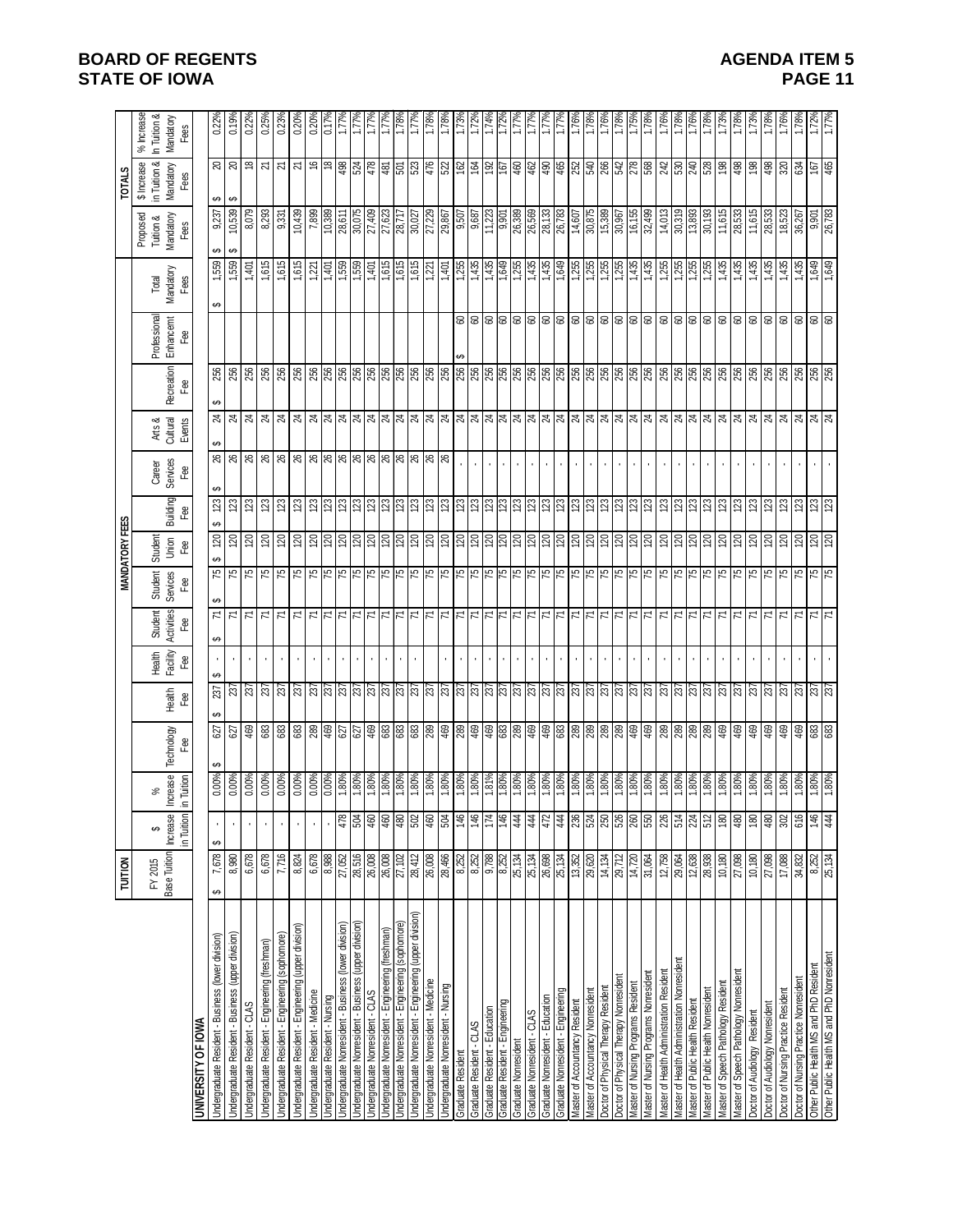# **BOARD OF REGENTS STATE OF IOWA**

| <b>AGENDA ITEM 5</b> |  |
|----------------------|--|
| <b>PAGE 12</b>       |  |

| 1.79%<br>1.79%<br>% Increase<br>1.77%<br>1.79%<br>%6/:1<br>$-22.24%$<br>$-22.24%$<br>$-47.32\%$<br>-15.29%<br>-15.77%<br>1.79%<br>1.79%<br>0.08%<br>1.76%<br>In Tuition &<br>1.78%<br>Mandatory<br>Fees<br>$\mathbf \omega$<br>$\circ$<br>\$ Increase<br>in Tuition &<br>(6, 251)<br>(6, 251)<br>$(23, 229)$<br>$(4, 287)$<br>$\frac{23}{(7,729)}$<br>$\infty$<br>$\, \circ \,$<br>$\mathbf \circ$<br>4<br>ន្ត្រីន្ត្រីន្ត្រី<br>(23, 229)<br>88877<br>6<br>266<br>1,074<br>152<br>$\frac{80}{2}$<br>$\frac{80}{2}$<br>Mandatory<br>Fees<br>1,128<br>152<br><b>TOTALS</b><br>61,119<br>15,189<br>20,787<br>37,145<br>37,953<br>41,007<br>21,856<br>21,856<br>25,856<br>23,760<br>49,048<br>34, 149<br>50, 927<br>7,147<br>64,173<br>25,856<br>607<br>7,147<br>7,147<br>7,147<br>967<br>9,457<br>$\frac{10,257}{10,257}$<br>15, 117<br>23,123<br>41,767<br>8,721<br>30,401<br>8,721<br>Proposed<br>Tuition &<br>Mandatory<br>$\mathbf{c}$<br>Fees<br>တ<br>1,856<br>1,856<br>$\frac{4,195}{1,195}$<br>$\frac{1,375}{1,375}$<br>975<br>1,375<br>1,856<br>469<br>289<br>469<br>469<br>469<br>469<br>469<br>469<br>469<br>469<br>469<br><b>GSZ'L</b><br>1,255<br>1,553<br>1,553<br>627<br>Mandatory<br>Total<br>Fees<br>Professional<br>Enhancemt<br>8888<br>88<br>Fee<br>Recreation<br>Fee<br> ສ ສ ສ ສ ສ ສ ສ ສ ສ ສ ສ ສ ສ ສ ສ ສ ສ <br>Arts &<br>Cultural<br>Events<br>Career<br>Services<br>$\bar{1}$<br>$\bar{1}$<br>$\bar{\phantom{a}}$<br>k.<br>$\mathbf{r}$<br>$\epsilon$<br>Fee<br>Building<br>Fee<br><u>ន</u> ន ន<br> အ  ဆ  ဆ  ဆ  ဆ  ဆ  ဆ  ဆ<br>$\frac{38}{22}$<br>123<br>123<br><b>MANDATORY FEES</b><br>Student<br>120<br>Union<br>Fee<br>Student<br>Services<br>Fee<br>Student<br>Activities<br>$\frac{1}{4}$<br>$\frac{1}{4}$<br>지지지지지지지지지지지지지<br>スス<br>Fee<br>Health<br>Facility<br>Fee<br>$\bar{\phantom{a}}$<br>$\mathbf{r}$<br>$\epsilon$<br>$\cdot$<br>$\blacksquare$<br>$\bullet$<br>$\blacksquare$<br>¥,<br>$\epsilon$<br>$\mathbf{r}$<br>$\blacksquare$<br>$\blacksquare$<br><u>ន្ត្រី ន្ត្រី ន្ត្រី ន្ត្រី ន្ត្រី ន្ត្រី ន្ត្រី ន្ត្រី ន្ត្រី ន្ត្រី ន្ត្រី ន្ត្រី ន្ត្រី ន្ត្រី ន្ត្រី ន្ត្</u><br>Health<br>Fee<br>469<br>469<br>469<br>469<br>289<br>469<br>469<br>469<br>469<br>469<br>627<br>Technology<br>Fee<br>Increase<br>$\begin{array}{ c c c c c }\hline \text{180\%} & \text{180\%} \\ \hline \text{180\%} & \text{180\%} \\ \text{180\%} & \text{180\%} \\ \hline \text{180\%} & \text{180\%} \\ \hline \end{array}$<br>9.21%<br>3.88%<br>-49.21%<br>-16.41%<br>$\begin{array}{c c}\n\hline\n0.00\% \\ \hline\n0.41\% \\ \hline\n1.80\% \\ \hline\n1.80\% \\ \hline\n\end{array}$<br>0.00%<br>0.00%<br>81%<br>.80%<br>.81%<br>$.80\%$ .<br>$00\%$<br>0.00%<br>$00\%$<br>0.00%<br>0.00%<br>.79%<br>.79%<br>.81%<br>$%008$ .<br>వ్<br>Ņ<br>₹<br>Ņ<br>7<br>in Tuition<br>(6, 274)<br>Increase<br>(6, 274)<br>(23, 252)<br>(23, 252)<br>(4,310)<br>$ \frac{2}{3} $ $ \frac{2}{3} $ $ \frac{2}{3} $<br>(7, 752)<br><b>584</b><br>880<br>246<br>712<br>146<br>260<br>1,056<br>$\frac{1}{2}$<br>516<br>146<br>174<br>174<br>382<br>$\Theta$<br>FY 2015<br>Base Tuition<br>6,678<br>19,592<br>35,950<br>36,578<br>59,744<br>24,000<br>20,000<br>24,000<br>39,500<br>32,954<br>29,146<br>40,214<br>8,980<br>6,678<br>6,678<br>6,678<br>6,678<br>8,988<br>8,252<br>9,788<br>14,720<br>39,632<br>62,798<br>20,000<br>49,732<br>13,862<br>8,252<br>9,788<br>47,252<br>21,570<br>21,964<br>TUITION<br>aw JD Resident - REVISED at 12/04/13 BOR meeting*<br>Dentistry Nonresident - entering Fall 2013 & Fall 2014<br>Dentistry Resident - entering Fall 2013 & Fall 2014<br>Entrepreneurial Management-BBA Online<br>OFF-CAMPUS DEGREE PROGRAM RATES<br>Doctor of Juridical Sciences Nonresident<br>aw JD Nonresident - entering Fall 2014<br>Doctor of Juridical Sciences Resident<br>Nursing-Master of Science Online<br>Social Work-Master Off-Campus<br>Radiation Sciences-BS Online<br>Physician Assistant -Nonresiden<br>Bachelor of Applied Studies<br>Bachelor of Liberal Studies<br>Educational Administration<br>Physician Assistant - Resident<br>Master of Nursing Programs<br><b>UNIVERSITY OF IOWA</b><br>Master of Law Nonresident<br>Liberal Studies Interes<br>Jndergraduate - Business<br>Off-Campus Program<br>Off-Campus Program<br>Undergraduate - Nursing<br>Nursing-RN to BSN<br>Master of Law Resident<br>Undergraduate - CCOM<br>Pham. D. Nonresident<br>Jndergraduate - CLAS<br>Special Education<br>Dentistry Nonresident<br>Medicine Nonresident<br>Graduate - Education<br>aw JD Nonresident<br>Pham. D. Resident<br>Dentistry Resident<br>Medicine Resident<br><b>MBA Nonresident</b><br>Graduate - CLAS<br><b>VIBA Resident</b> |                                                                                                                                       |  |  |  | Proposed Tuition and Mandatory Fees<br>Board of Regents, State of lowa<br>Academic Year 2014-15 |  |  |  |  |            |
|-------------------------------------------------------------------------------------------------------------------------------------------------------------------------------------------------------------------------------------------------------------------------------------------------------------------------------------------------------------------------------------------------------------------------------------------------------------------------------------------------------------------------------------------------------------------------------------------------------------------------------------------------------------------------------------------------------------------------------------------------------------------------------------------------------------------------------------------------------------------------------------------------------------------------------------------------------------------------------------------------------------------------------------------------------------------------------------------------------------------------------------------------------------------------------------------------------------------------------------------------------------------------------------------------------------------------------------------------------------------------------------------------------------------------------------------------------------------------------------------------------------------------------------------------------------------------------------------------------------------------------------------------------------------------------------------------------------------------------------------------------------------------------------------------------------------------------------------------------------------------------------------------------------------------------------------------------------------------------------------------------------------------------------------------------------------------------------------------------------------------------------------------------------------------------------------------------------------------------------------------------------------------------------------------------------------------------------------------------------------------------------------------------------------------------------------------------------------------------------------------------------------------------------------------------------------------------------------------------------------------------------------------------------------------------------------------------------------------------------------------------------------------------------------------------------------------------------------------------------------------------------------------------------------------------------------------------------------------------------------------------------------------------------------------------------------------------------------------------------------------------------------------------------------------------------------------------------------------------------------------------------------------------------------------------------------------------------------------------------------------------------------------------------------------------------------------------------------------------------------------------------------------------------------------------------------------------------------------------------------------------------------------------------------------------------------------------------------------------------------------------------------------------------------------------------------------------------------------------------------------------------------------------------------------------------------------------------------------------------------------------------------------------------------------------------------------------------------------------------------------------------------------------------------------------------------------------------------------------------------------------------------------------------------------------------------------------------------------------------------------------------------------------------------------------------------------------------------------------------------------------------------------------------------------------------------------------------------------------------------------------------------------------------------------------|---------------------------------------------------------------------------------------------------------------------------------------|--|--|--|-------------------------------------------------------------------------------------------------|--|--|--|--|------------|
|                                                                                                                                                                                                                                                                                                                                                                                                                                                                                                                                                                                                                                                                                                                                                                                                                                                                                                                                                                                                                                                                                                                                                                                                                                                                                                                                                                                                                                                                                                                                                                                                                                                                                                                                                                                                                                                                                                                                                                                                                                                                                                                                                                                                                                                                                                                                                                                                                                                                                                                                                                                                                                                                                                                                                                                                                                                                                                                                                                                                                                                                                                                                                                                                                                                                                                                                                                                                                                                                                                                                                                                                                                                                                                                                                                                                                                                                                                                                                                                                                                                                                                                                                                                                                                                                                                                                                                                                                                                                                                                                                                                                                                                                               |                                                                                                                                       |  |  |  |                                                                                                 |  |  |  |  |            |
|                                                                                                                                                                                                                                                                                                                                                                                                                                                                                                                                                                                                                                                                                                                                                                                                                                                                                                                                                                                                                                                                                                                                                                                                                                                                                                                                                                                                                                                                                                                                                                                                                                                                                                                                                                                                                                                                                                                                                                                                                                                                                                                                                                                                                                                                                                                                                                                                                                                                                                                                                                                                                                                                                                                                                                                                                                                                                                                                                                                                                                                                                                                                                                                                                                                                                                                                                                                                                                                                                                                                                                                                                                                                                                                                                                                                                                                                                                                                                                                                                                                                                                                                                                                                                                                                                                                                                                                                                                                                                                                                                                                                                                                                               |                                                                                                                                       |  |  |  |                                                                                                 |  |  |  |  |            |
|                                                                                                                                                                                                                                                                                                                                                                                                                                                                                                                                                                                                                                                                                                                                                                                                                                                                                                                                                                                                                                                                                                                                                                                                                                                                                                                                                                                                                                                                                                                                                                                                                                                                                                                                                                                                                                                                                                                                                                                                                                                                                                                                                                                                                                                                                                                                                                                                                                                                                                                                                                                                                                                                                                                                                                                                                                                                                                                                                                                                                                                                                                                                                                                                                                                                                                                                                                                                                                                                                                                                                                                                                                                                                                                                                                                                                                                                                                                                                                                                                                                                                                                                                                                                                                                                                                                                                                                                                                                                                                                                                                                                                                                                               |                                                                                                                                       |  |  |  |                                                                                                 |  |  |  |  |            |
|                                                                                                                                                                                                                                                                                                                                                                                                                                                                                                                                                                                                                                                                                                                                                                                                                                                                                                                                                                                                                                                                                                                                                                                                                                                                                                                                                                                                                                                                                                                                                                                                                                                                                                                                                                                                                                                                                                                                                                                                                                                                                                                                                                                                                                                                                                                                                                                                                                                                                                                                                                                                                                                                                                                                                                                                                                                                                                                                                                                                                                                                                                                                                                                                                                                                                                                                                                                                                                                                                                                                                                                                                                                                                                                                                                                                                                                                                                                                                                                                                                                                                                                                                                                                                                                                                                                                                                                                                                                                                                                                                                                                                                                                               |                                                                                                                                       |  |  |  |                                                                                                 |  |  |  |  |            |
|                                                                                                                                                                                                                                                                                                                                                                                                                                                                                                                                                                                                                                                                                                                                                                                                                                                                                                                                                                                                                                                                                                                                                                                                                                                                                                                                                                                                                                                                                                                                                                                                                                                                                                                                                                                                                                                                                                                                                                                                                                                                                                                                                                                                                                                                                                                                                                                                                                                                                                                                                                                                                                                                                                                                                                                                                                                                                                                                                                                                                                                                                                                                                                                                                                                                                                                                                                                                                                                                                                                                                                                                                                                                                                                                                                                                                                                                                                                                                                                                                                                                                                                                                                                                                                                                                                                                                                                                                                                                                                                                                                                                                                                                               |                                                                                                                                       |  |  |  |                                                                                                 |  |  |  |  |            |
|                                                                                                                                                                                                                                                                                                                                                                                                                                                                                                                                                                                                                                                                                                                                                                                                                                                                                                                                                                                                                                                                                                                                                                                                                                                                                                                                                                                                                                                                                                                                                                                                                                                                                                                                                                                                                                                                                                                                                                                                                                                                                                                                                                                                                                                                                                                                                                                                                                                                                                                                                                                                                                                                                                                                                                                                                                                                                                                                                                                                                                                                                                                                                                                                                                                                                                                                                                                                                                                                                                                                                                                                                                                                                                                                                                                                                                                                                                                                                                                                                                                                                                                                                                                                                                                                                                                                                                                                                                                                                                                                                                                                                                                                               |                                                                                                                                       |  |  |  |                                                                                                 |  |  |  |  |            |
|                                                                                                                                                                                                                                                                                                                                                                                                                                                                                                                                                                                                                                                                                                                                                                                                                                                                                                                                                                                                                                                                                                                                                                                                                                                                                                                                                                                                                                                                                                                                                                                                                                                                                                                                                                                                                                                                                                                                                                                                                                                                                                                                                                                                                                                                                                                                                                                                                                                                                                                                                                                                                                                                                                                                                                                                                                                                                                                                                                                                                                                                                                                                                                                                                                                                                                                                                                                                                                                                                                                                                                                                                                                                                                                                                                                                                                                                                                                                                                                                                                                                                                                                                                                                                                                                                                                                                                                                                                                                                                                                                                                                                                                                               |                                                                                                                                       |  |  |  |                                                                                                 |  |  |  |  |            |
|                                                                                                                                                                                                                                                                                                                                                                                                                                                                                                                                                                                                                                                                                                                                                                                                                                                                                                                                                                                                                                                                                                                                                                                                                                                                                                                                                                                                                                                                                                                                                                                                                                                                                                                                                                                                                                                                                                                                                                                                                                                                                                                                                                                                                                                                                                                                                                                                                                                                                                                                                                                                                                                                                                                                                                                                                                                                                                                                                                                                                                                                                                                                                                                                                                                                                                                                                                                                                                                                                                                                                                                                                                                                                                                                                                                                                                                                                                                                                                                                                                                                                                                                                                                                                                                                                                                                                                                                                                                                                                                                                                                                                                                                               |                                                                                                                                       |  |  |  |                                                                                                 |  |  |  |  |            |
|                                                                                                                                                                                                                                                                                                                                                                                                                                                                                                                                                                                                                                                                                                                                                                                                                                                                                                                                                                                                                                                                                                                                                                                                                                                                                                                                                                                                                                                                                                                                                                                                                                                                                                                                                                                                                                                                                                                                                                                                                                                                                                                                                                                                                                                                                                                                                                                                                                                                                                                                                                                                                                                                                                                                                                                                                                                                                                                                                                                                                                                                                                                                                                                                                                                                                                                                                                                                                                                                                                                                                                                                                                                                                                                                                                                                                                                                                                                                                                                                                                                                                                                                                                                                                                                                                                                                                                                                                                                                                                                                                                                                                                                                               |                                                                                                                                       |  |  |  |                                                                                                 |  |  |  |  | 1.79%      |
|                                                                                                                                                                                                                                                                                                                                                                                                                                                                                                                                                                                                                                                                                                                                                                                                                                                                                                                                                                                                                                                                                                                                                                                                                                                                                                                                                                                                                                                                                                                                                                                                                                                                                                                                                                                                                                                                                                                                                                                                                                                                                                                                                                                                                                                                                                                                                                                                                                                                                                                                                                                                                                                                                                                                                                                                                                                                                                                                                                                                                                                                                                                                                                                                                                                                                                                                                                                                                                                                                                                                                                                                                                                                                                                                                                                                                                                                                                                                                                                                                                                                                                                                                                                                                                                                                                                                                                                                                                                                                                                                                                                                                                                                               |                                                                                                                                       |  |  |  |                                                                                                 |  |  |  |  |            |
|                                                                                                                                                                                                                                                                                                                                                                                                                                                                                                                                                                                                                                                                                                                                                                                                                                                                                                                                                                                                                                                                                                                                                                                                                                                                                                                                                                                                                                                                                                                                                                                                                                                                                                                                                                                                                                                                                                                                                                                                                                                                                                                                                                                                                                                                                                                                                                                                                                                                                                                                                                                                                                                                                                                                                                                                                                                                                                                                                                                                                                                                                                                                                                                                                                                                                                                                                                                                                                                                                                                                                                                                                                                                                                                                                                                                                                                                                                                                                                                                                                                                                                                                                                                                                                                                                                                                                                                                                                                                                                                                                                                                                                                                               |                                                                                                                                       |  |  |  |                                                                                                 |  |  |  |  | $-47.32\%$ |
|                                                                                                                                                                                                                                                                                                                                                                                                                                                                                                                                                                                                                                                                                                                                                                                                                                                                                                                                                                                                                                                                                                                                                                                                                                                                                                                                                                                                                                                                                                                                                                                                                                                                                                                                                                                                                                                                                                                                                                                                                                                                                                                                                                                                                                                                                                                                                                                                                                                                                                                                                                                                                                                                                                                                                                                                                                                                                                                                                                                                                                                                                                                                                                                                                                                                                                                                                                                                                                                                                                                                                                                                                                                                                                                                                                                                                                                                                                                                                                                                                                                                                                                                                                                                                                                                                                                                                                                                                                                                                                                                                                                                                                                                               |                                                                                                                                       |  |  |  |                                                                                                 |  |  |  |  |            |
|                                                                                                                                                                                                                                                                                                                                                                                                                                                                                                                                                                                                                                                                                                                                                                                                                                                                                                                                                                                                                                                                                                                                                                                                                                                                                                                                                                                                                                                                                                                                                                                                                                                                                                                                                                                                                                                                                                                                                                                                                                                                                                                                                                                                                                                                                                                                                                                                                                                                                                                                                                                                                                                                                                                                                                                                                                                                                                                                                                                                                                                                                                                                                                                                                                                                                                                                                                                                                                                                                                                                                                                                                                                                                                                                                                                                                                                                                                                                                                                                                                                                                                                                                                                                                                                                                                                                                                                                                                                                                                                                                                                                                                                                               |                                                                                                                                       |  |  |  |                                                                                                 |  |  |  |  |            |
|                                                                                                                                                                                                                                                                                                                                                                                                                                                                                                                                                                                                                                                                                                                                                                                                                                                                                                                                                                                                                                                                                                                                                                                                                                                                                                                                                                                                                                                                                                                                                                                                                                                                                                                                                                                                                                                                                                                                                                                                                                                                                                                                                                                                                                                                                                                                                                                                                                                                                                                                                                                                                                                                                                                                                                                                                                                                                                                                                                                                                                                                                                                                                                                                                                                                                                                                                                                                                                                                                                                                                                                                                                                                                                                                                                                                                                                                                                                                                                                                                                                                                                                                                                                                                                                                                                                                                                                                                                                                                                                                                                                                                                                                               |                                                                                                                                       |  |  |  |                                                                                                 |  |  |  |  |            |
|                                                                                                                                                                                                                                                                                                                                                                                                                                                                                                                                                                                                                                                                                                                                                                                                                                                                                                                                                                                                                                                                                                                                                                                                                                                                                                                                                                                                                                                                                                                                                                                                                                                                                                                                                                                                                                                                                                                                                                                                                                                                                                                                                                                                                                                                                                                                                                                                                                                                                                                                                                                                                                                                                                                                                                                                                                                                                                                                                                                                                                                                                                                                                                                                                                                                                                                                                                                                                                                                                                                                                                                                                                                                                                                                                                                                                                                                                                                                                                                                                                                                                                                                                                                                                                                                                                                                                                                                                                                                                                                                                                                                                                                                               |                                                                                                                                       |  |  |  |                                                                                                 |  |  |  |  |            |
|                                                                                                                                                                                                                                                                                                                                                                                                                                                                                                                                                                                                                                                                                                                                                                                                                                                                                                                                                                                                                                                                                                                                                                                                                                                                                                                                                                                                                                                                                                                                                                                                                                                                                                                                                                                                                                                                                                                                                                                                                                                                                                                                                                                                                                                                                                                                                                                                                                                                                                                                                                                                                                                                                                                                                                                                                                                                                                                                                                                                                                                                                                                                                                                                                                                                                                                                                                                                                                                                                                                                                                                                                                                                                                                                                                                                                                                                                                                                                                                                                                                                                                                                                                                                                                                                                                                                                                                                                                                                                                                                                                                                                                                                               |                                                                                                                                       |  |  |  |                                                                                                 |  |  |  |  |            |
|                                                                                                                                                                                                                                                                                                                                                                                                                                                                                                                                                                                                                                                                                                                                                                                                                                                                                                                                                                                                                                                                                                                                                                                                                                                                                                                                                                                                                                                                                                                                                                                                                                                                                                                                                                                                                                                                                                                                                                                                                                                                                                                                                                                                                                                                                                                                                                                                                                                                                                                                                                                                                                                                                                                                                                                                                                                                                                                                                                                                                                                                                                                                                                                                                                                                                                                                                                                                                                                                                                                                                                                                                                                                                                                                                                                                                                                                                                                                                                                                                                                                                                                                                                                                                                                                                                                                                                                                                                                                                                                                                                                                                                                                               |                                                                                                                                       |  |  |  |                                                                                                 |  |  |  |  |            |
|                                                                                                                                                                                                                                                                                                                                                                                                                                                                                                                                                                                                                                                                                                                                                                                                                                                                                                                                                                                                                                                                                                                                                                                                                                                                                                                                                                                                                                                                                                                                                                                                                                                                                                                                                                                                                                                                                                                                                                                                                                                                                                                                                                                                                                                                                                                                                                                                                                                                                                                                                                                                                                                                                                                                                                                                                                                                                                                                                                                                                                                                                                                                                                                                                                                                                                                                                                                                                                                                                                                                                                                                                                                                                                                                                                                                                                                                                                                                                                                                                                                                                                                                                                                                                                                                                                                                                                                                                                                                                                                                                                                                                                                                               |                                                                                                                                       |  |  |  |                                                                                                 |  |  |  |  |            |
|                                                                                                                                                                                                                                                                                                                                                                                                                                                                                                                                                                                                                                                                                                                                                                                                                                                                                                                                                                                                                                                                                                                                                                                                                                                                                                                                                                                                                                                                                                                                                                                                                                                                                                                                                                                                                                                                                                                                                                                                                                                                                                                                                                                                                                                                                                                                                                                                                                                                                                                                                                                                                                                                                                                                                                                                                                                                                                                                                                                                                                                                                                                                                                                                                                                                                                                                                                                                                                                                                                                                                                                                                                                                                                                                                                                                                                                                                                                                                                                                                                                                                                                                                                                                                                                                                                                                                                                                                                                                                                                                                                                                                                                                               |                                                                                                                                       |  |  |  |                                                                                                 |  |  |  |  | 1.78%      |
|                                                                                                                                                                                                                                                                                                                                                                                                                                                                                                                                                                                                                                                                                                                                                                                                                                                                                                                                                                                                                                                                                                                                                                                                                                                                                                                                                                                                                                                                                                                                                                                                                                                                                                                                                                                                                                                                                                                                                                                                                                                                                                                                                                                                                                                                                                                                                                                                                                                                                                                                                                                                                                                                                                                                                                                                                                                                                                                                                                                                                                                                                                                                                                                                                                                                                                                                                                                                                                                                                                                                                                                                                                                                                                                                                                                                                                                                                                                                                                                                                                                                                                                                                                                                                                                                                                                                                                                                                                                                                                                                                                                                                                                                               |                                                                                                                                       |  |  |  |                                                                                                 |  |  |  |  | 1.77%      |
|                                                                                                                                                                                                                                                                                                                                                                                                                                                                                                                                                                                                                                                                                                                                                                                                                                                                                                                                                                                                                                                                                                                                                                                                                                                                                                                                                                                                                                                                                                                                                                                                                                                                                                                                                                                                                                                                                                                                                                                                                                                                                                                                                                                                                                                                                                                                                                                                                                                                                                                                                                                                                                                                                                                                                                                                                                                                                                                                                                                                                                                                                                                                                                                                                                                                                                                                                                                                                                                                                                                                                                                                                                                                                                                                                                                                                                                                                                                                                                                                                                                                                                                                                                                                                                                                                                                                                                                                                                                                                                                                                                                                                                                                               |                                                                                                                                       |  |  |  |                                                                                                 |  |  |  |  | 1.78%      |
|                                                                                                                                                                                                                                                                                                                                                                                                                                                                                                                                                                                                                                                                                                                                                                                                                                                                                                                                                                                                                                                                                                                                                                                                                                                                                                                                                                                                                                                                                                                                                                                                                                                                                                                                                                                                                                                                                                                                                                                                                                                                                                                                                                                                                                                                                                                                                                                                                                                                                                                                                                                                                                                                                                                                                                                                                                                                                                                                                                                                                                                                                                                                                                                                                                                                                                                                                                                                                                                                                                                                                                                                                                                                                                                                                                                                                                                                                                                                                                                                                                                                                                                                                                                                                                                                                                                                                                                                                                                                                                                                                                                                                                                                               |                                                                                                                                       |  |  |  |                                                                                                 |  |  |  |  |            |
|                                                                                                                                                                                                                                                                                                                                                                                                                                                                                                                                                                                                                                                                                                                                                                                                                                                                                                                                                                                                                                                                                                                                                                                                                                                                                                                                                                                                                                                                                                                                                                                                                                                                                                                                                                                                                                                                                                                                                                                                                                                                                                                                                                                                                                                                                                                                                                                                                                                                                                                                                                                                                                                                                                                                                                                                                                                                                                                                                                                                                                                                                                                                                                                                                                                                                                                                                                                                                                                                                                                                                                                                                                                                                                                                                                                                                                                                                                                                                                                                                                                                                                                                                                                                                                                                                                                                                                                                                                                                                                                                                                                                                                                                               |                                                                                                                                       |  |  |  |                                                                                                 |  |  |  |  |            |
|                                                                                                                                                                                                                                                                                                                                                                                                                                                                                                                                                                                                                                                                                                                                                                                                                                                                                                                                                                                                                                                                                                                                                                                                                                                                                                                                                                                                                                                                                                                                                                                                                                                                                                                                                                                                                                                                                                                                                                                                                                                                                                                                                                                                                                                                                                                                                                                                                                                                                                                                                                                                                                                                                                                                                                                                                                                                                                                                                                                                                                                                                                                                                                                                                                                                                                                                                                                                                                                                                                                                                                                                                                                                                                                                                                                                                                                                                                                                                                                                                                                                                                                                                                                                                                                                                                                                                                                                                                                                                                                                                                                                                                                                               |                                                                                                                                       |  |  |  |                                                                                                 |  |  |  |  | 0.08%      |
|                                                                                                                                                                                                                                                                                                                                                                                                                                                                                                                                                                                                                                                                                                                                                                                                                                                                                                                                                                                                                                                                                                                                                                                                                                                                                                                                                                                                                                                                                                                                                                                                                                                                                                                                                                                                                                                                                                                                                                                                                                                                                                                                                                                                                                                                                                                                                                                                                                                                                                                                                                                                                                                                                                                                                                                                                                                                                                                                                                                                                                                                                                                                                                                                                                                                                                                                                                                                                                                                                                                                                                                                                                                                                                                                                                                                                                                                                                                                                                                                                                                                                                                                                                                                                                                                                                                                                                                                                                                                                                                                                                                                                                                                               |                                                                                                                                       |  |  |  |                                                                                                 |  |  |  |  |            |
|                                                                                                                                                                                                                                                                                                                                                                                                                                                                                                                                                                                                                                                                                                                                                                                                                                                                                                                                                                                                                                                                                                                                                                                                                                                                                                                                                                                                                                                                                                                                                                                                                                                                                                                                                                                                                                                                                                                                                                                                                                                                                                                                                                                                                                                                                                                                                                                                                                                                                                                                                                                                                                                                                                                                                                                                                                                                                                                                                                                                                                                                                                                                                                                                                                                                                                                                                                                                                                                                                                                                                                                                                                                                                                                                                                                                                                                                                                                                                                                                                                                                                                                                                                                                                                                                                                                                                                                                                                                                                                                                                                                                                                                                               |                                                                                                                                       |  |  |  |                                                                                                 |  |  |  |  | 0.08%      |
|                                                                                                                                                                                                                                                                                                                                                                                                                                                                                                                                                                                                                                                                                                                                                                                                                                                                                                                                                                                                                                                                                                                                                                                                                                                                                                                                                                                                                                                                                                                                                                                                                                                                                                                                                                                                                                                                                                                                                                                                                                                                                                                                                                                                                                                                                                                                                                                                                                                                                                                                                                                                                                                                                                                                                                                                                                                                                                                                                                                                                                                                                                                                                                                                                                                                                                                                                                                                                                                                                                                                                                                                                                                                                                                                                                                                                                                                                                                                                                                                                                                                                                                                                                                                                                                                                                                                                                                                                                                                                                                                                                                                                                                                               |                                                                                                                                       |  |  |  |                                                                                                 |  |  |  |  |            |
|                                                                                                                                                                                                                                                                                                                                                                                                                                                                                                                                                                                                                                                                                                                                                                                                                                                                                                                                                                                                                                                                                                                                                                                                                                                                                                                                                                                                                                                                                                                                                                                                                                                                                                                                                                                                                                                                                                                                                                                                                                                                                                                                                                                                                                                                                                                                                                                                                                                                                                                                                                                                                                                                                                                                                                                                                                                                                                                                                                                                                                                                                                                                                                                                                                                                                                                                                                                                                                                                                                                                                                                                                                                                                                                                                                                                                                                                                                                                                                                                                                                                                                                                                                                                                                                                                                                                                                                                                                                                                                                                                                                                                                                                               |                                                                                                                                       |  |  |  |                                                                                                 |  |  |  |  | 0.08%      |
|                                                                                                                                                                                                                                                                                                                                                                                                                                                                                                                                                                                                                                                                                                                                                                                                                                                                                                                                                                                                                                                                                                                                                                                                                                                                                                                                                                                                                                                                                                                                                                                                                                                                                                                                                                                                                                                                                                                                                                                                                                                                                                                                                                                                                                                                                                                                                                                                                                                                                                                                                                                                                                                                                                                                                                                                                                                                                                                                                                                                                                                                                                                                                                                                                                                                                                                                                                                                                                                                                                                                                                                                                                                                                                                                                                                                                                                                                                                                                                                                                                                                                                                                                                                                                                                                                                                                                                                                                                                                                                                                                                                                                                                                               |                                                                                                                                       |  |  |  |                                                                                                 |  |  |  |  | 0.08%      |
|                                                                                                                                                                                                                                                                                                                                                                                                                                                                                                                                                                                                                                                                                                                                                                                                                                                                                                                                                                                                                                                                                                                                                                                                                                                                                                                                                                                                                                                                                                                                                                                                                                                                                                                                                                                                                                                                                                                                                                                                                                                                                                                                                                                                                                                                                                                                                                                                                                                                                                                                                                                                                                                                                                                                                                                                                                                                                                                                                                                                                                                                                                                                                                                                                                                                                                                                                                                                                                                                                                                                                                                                                                                                                                                                                                                                                                                                                                                                                                                                                                                                                                                                                                                                                                                                                                                                                                                                                                                                                                                                                                                                                                                                               |                                                                                                                                       |  |  |  |                                                                                                 |  |  |  |  |            |
|                                                                                                                                                                                                                                                                                                                                                                                                                                                                                                                                                                                                                                                                                                                                                                                                                                                                                                                                                                                                                                                                                                                                                                                                                                                                                                                                                                                                                                                                                                                                                                                                                                                                                                                                                                                                                                                                                                                                                                                                                                                                                                                                                                                                                                                                                                                                                                                                                                                                                                                                                                                                                                                                                                                                                                                                                                                                                                                                                                                                                                                                                                                                                                                                                                                                                                                                                                                                                                                                                                                                                                                                                                                                                                                                                                                                                                                                                                                                                                                                                                                                                                                                                                                                                                                                                                                                                                                                                                                                                                                                                                                                                                                                               |                                                                                                                                       |  |  |  |                                                                                                 |  |  |  |  | $0.06\%$   |
|                                                                                                                                                                                                                                                                                                                                                                                                                                                                                                                                                                                                                                                                                                                                                                                                                                                                                                                                                                                                                                                                                                                                                                                                                                                                                                                                                                                                                                                                                                                                                                                                                                                                                                                                                                                                                                                                                                                                                                                                                                                                                                                                                                                                                                                                                                                                                                                                                                                                                                                                                                                                                                                                                                                                                                                                                                                                                                                                                                                                                                                                                                                                                                                                                                                                                                                                                                                                                                                                                                                                                                                                                                                                                                                                                                                                                                                                                                                                                                                                                                                                                                                                                                                                                                                                                                                                                                                                                                                                                                                                                                                                                                                                               |                                                                                                                                       |  |  |  |                                                                                                 |  |  |  |  |            |
|                                                                                                                                                                                                                                                                                                                                                                                                                                                                                                                                                                                                                                                                                                                                                                                                                                                                                                                                                                                                                                                                                                                                                                                                                                                                                                                                                                                                                                                                                                                                                                                                                                                                                                                                                                                                                                                                                                                                                                                                                                                                                                                                                                                                                                                                                                                                                                                                                                                                                                                                                                                                                                                                                                                                                                                                                                                                                                                                                                                                                                                                                                                                                                                                                                                                                                                                                                                                                                                                                                                                                                                                                                                                                                                                                                                                                                                                                                                                                                                                                                                                                                                                                                                                                                                                                                                                                                                                                                                                                                                                                                                                                                                                               |                                                                                                                                       |  |  |  |                                                                                                 |  |  |  |  | $0.06\%$   |
|                                                                                                                                                                                                                                                                                                                                                                                                                                                                                                                                                                                                                                                                                                                                                                                                                                                                                                                                                                                                                                                                                                                                                                                                                                                                                                                                                                                                                                                                                                                                                                                                                                                                                                                                                                                                                                                                                                                                                                                                                                                                                                                                                                                                                                                                                                                                                                                                                                                                                                                                                                                                                                                                                                                                                                                                                                                                                                                                                                                                                                                                                                                                                                                                                                                                                                                                                                                                                                                                                                                                                                                                                                                                                                                                                                                                                                                                                                                                                                                                                                                                                                                                                                                                                                                                                                                                                                                                                                                                                                                                                                                                                                                                               |                                                                                                                                       |  |  |  |                                                                                                 |  |  |  |  |            |
|                                                                                                                                                                                                                                                                                                                                                                                                                                                                                                                                                                                                                                                                                                                                                                                                                                                                                                                                                                                                                                                                                                                                                                                                                                                                                                                                                                                                                                                                                                                                                                                                                                                                                                                                                                                                                                                                                                                                                                                                                                                                                                                                                                                                                                                                                                                                                                                                                                                                                                                                                                                                                                                                                                                                                                                                                                                                                                                                                                                                                                                                                                                                                                                                                                                                                                                                                                                                                                                                                                                                                                                                                                                                                                                                                                                                                                                                                                                                                                                                                                                                                                                                                                                                                                                                                                                                                                                                                                                                                                                                                                                                                                                                               |                                                                                                                                       |  |  |  |                                                                                                 |  |  |  |  | 1.77%      |
|                                                                                                                                                                                                                                                                                                                                                                                                                                                                                                                                                                                                                                                                                                                                                                                                                                                                                                                                                                                                                                                                                                                                                                                                                                                                                                                                                                                                                                                                                                                                                                                                                                                                                                                                                                                                                                                                                                                                                                                                                                                                                                                                                                                                                                                                                                                                                                                                                                                                                                                                                                                                                                                                                                                                                                                                                                                                                                                                                                                                                                                                                                                                                                                                                                                                                                                                                                                                                                                                                                                                                                                                                                                                                                                                                                                                                                                                                                                                                                                                                                                                                                                                                                                                                                                                                                                                                                                                                                                                                                                                                                                                                                                                               |                                                                                                                                       |  |  |  |                                                                                                 |  |  |  |  | 1.77%      |
|                                                                                                                                                                                                                                                                                                                                                                                                                                                                                                                                                                                                                                                                                                                                                                                                                                                                                                                                                                                                                                                                                                                                                                                                                                                                                                                                                                                                                                                                                                                                                                                                                                                                                                                                                                                                                                                                                                                                                                                                                                                                                                                                                                                                                                                                                                                                                                                                                                                                                                                                                                                                                                                                                                                                                                                                                                                                                                                                                                                                                                                                                                                                                                                                                                                                                                                                                                                                                                                                                                                                                                                                                                                                                                                                                                                                                                                                                                                                                                                                                                                                                                                                                                                                                                                                                                                                                                                                                                                                                                                                                                                                                                                                               |                                                                                                                                       |  |  |  |                                                                                                 |  |  |  |  |            |
|                                                                                                                                                                                                                                                                                                                                                                                                                                                                                                                                                                                                                                                                                                                                                                                                                                                                                                                                                                                                                                                                                                                                                                                                                                                                                                                                                                                                                                                                                                                                                                                                                                                                                                                                                                                                                                                                                                                                                                                                                                                                                                                                                                                                                                                                                                                                                                                                                                                                                                                                                                                                                                                                                                                                                                                                                                                                                                                                                                                                                                                                                                                                                                                                                                                                                                                                                                                                                                                                                                                                                                                                                                                                                                                                                                                                                                                                                                                                                                                                                                                                                                                                                                                                                                                                                                                                                                                                                                                                                                                                                                                                                                                                               |                                                                                                                                       |  |  |  |                                                                                                 |  |  |  |  | 1.79%      |
|                                                                                                                                                                                                                                                                                                                                                                                                                                                                                                                                                                                                                                                                                                                                                                                                                                                                                                                                                                                                                                                                                                                                                                                                                                                                                                                                                                                                                                                                                                                                                                                                                                                                                                                                                                                                                                                                                                                                                                                                                                                                                                                                                                                                                                                                                                                                                                                                                                                                                                                                                                                                                                                                                                                                                                                                                                                                                                                                                                                                                                                                                                                                                                                                                                                                                                                                                                                                                                                                                                                                                                                                                                                                                                                                                                                                                                                                                                                                                                                                                                                                                                                                                                                                                                                                                                                                                                                                                                                                                                                                                                                                                                                                               |                                                                                                                                       |  |  |  |                                                                                                 |  |  |  |  | 1.79%      |
|                                                                                                                                                                                                                                                                                                                                                                                                                                                                                                                                                                                                                                                                                                                                                                                                                                                                                                                                                                                                                                                                                                                                                                                                                                                                                                                                                                                                                                                                                                                                                                                                                                                                                                                                                                                                                                                                                                                                                                                                                                                                                                                                                                                                                                                                                                                                                                                                                                                                                                                                                                                                                                                                                                                                                                                                                                                                                                                                                                                                                                                                                                                                                                                                                                                                                                                                                                                                                                                                                                                                                                                                                                                                                                                                                                                                                                                                                                                                                                                                                                                                                                                                                                                                                                                                                                                                                                                                                                                                                                                                                                                                                                                                               |                                                                                                                                       |  |  |  |                                                                                                 |  |  |  |  |            |
|                                                                                                                                                                                                                                                                                                                                                                                                                                                                                                                                                                                                                                                                                                                                                                                                                                                                                                                                                                                                                                                                                                                                                                                                                                                                                                                                                                                                                                                                                                                                                                                                                                                                                                                                                                                                                                                                                                                                                                                                                                                                                                                                                                                                                                                                                                                                                                                                                                                                                                                                                                                                                                                                                                                                                                                                                                                                                                                                                                                                                                                                                                                                                                                                                                                                                                                                                                                                                                                                                                                                                                                                                                                                                                                                                                                                                                                                                                                                                                                                                                                                                                                                                                                                                                                                                                                                                                                                                                                                                                                                                                                                                                                                               |                                                                                                                                       |  |  |  |                                                                                                 |  |  |  |  |            |
|                                                                                                                                                                                                                                                                                                                                                                                                                                                                                                                                                                                                                                                                                                                                                                                                                                                                                                                                                                                                                                                                                                                                                                                                                                                                                                                                                                                                                                                                                                                                                                                                                                                                                                                                                                                                                                                                                                                                                                                                                                                                                                                                                                                                                                                                                                                                                                                                                                                                                                                                                                                                                                                                                                                                                                                                                                                                                                                                                                                                                                                                                                                                                                                                                                                                                                                                                                                                                                                                                                                                                                                                                                                                                                                                                                                                                                                                                                                                                                                                                                                                                                                                                                                                                                                                                                                                                                                                                                                                                                                                                                                                                                                                               | - Board of Regents voted to amend resident JD tuition by the same percentage (16.41%) reduction as proposed for nonresident students. |  |  |  |                                                                                                 |  |  |  |  |            |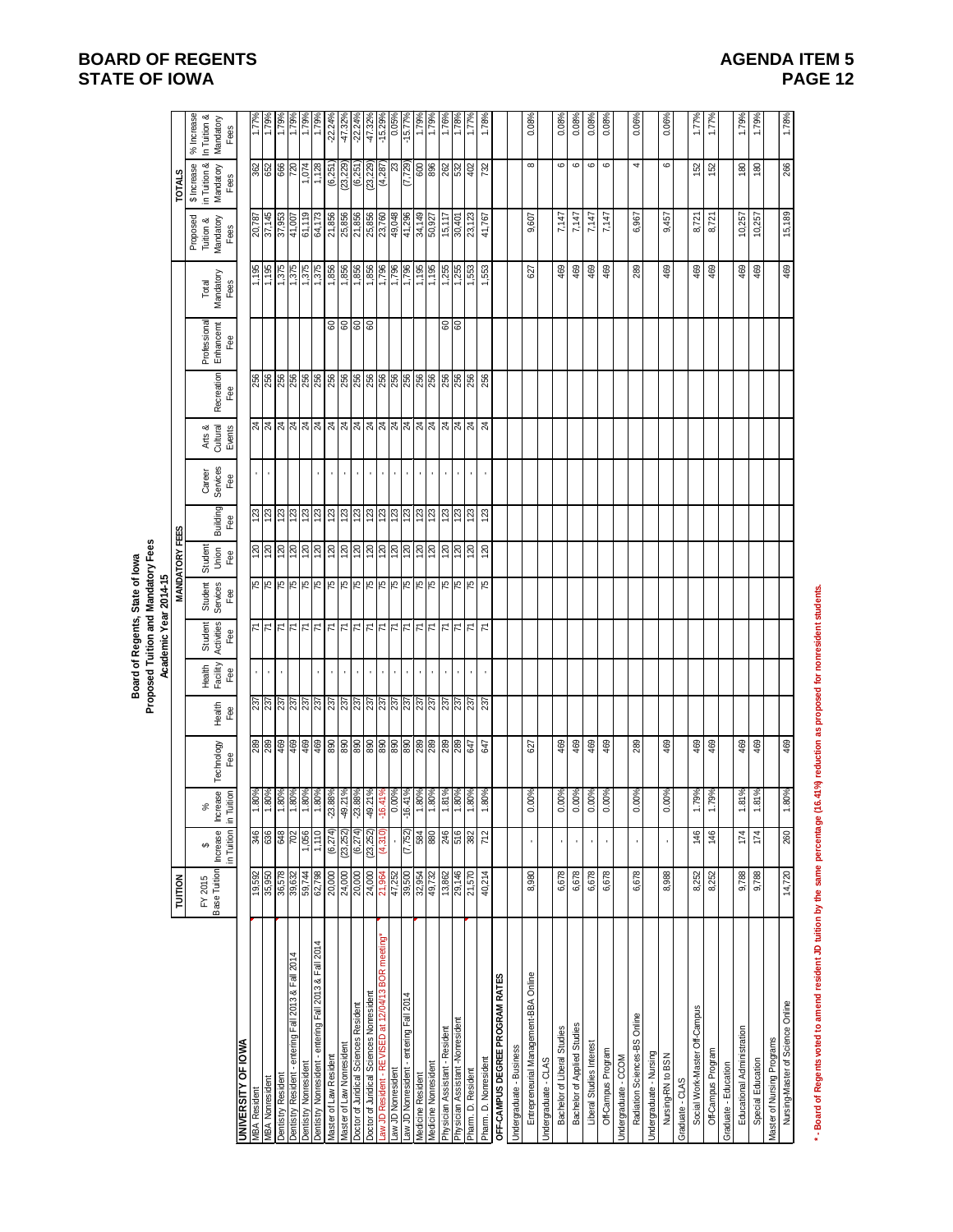|                                                                                                                                                                                               |                                                                                                                        |                                                                                                                                             |                                  |                   |                 |                           |                                           | Proposed Tuition and Mandatory Fees<br>Board of Regents, State of lowa                          |                          |                                                    |                           |                              |                                                                          |                                  |                                                                                                                                                            |                                            |                                          |                                         |
|-----------------------------------------------------------------------------------------------------------------------------------------------------------------------------------------------|------------------------------------------------------------------------------------------------------------------------|---------------------------------------------------------------------------------------------------------------------------------------------|----------------------------------|-------------------|-----------------|---------------------------|-------------------------------------------|-------------------------------------------------------------------------------------------------|--------------------------|----------------------------------------------------|---------------------------|------------------------------|--------------------------------------------------------------------------|----------------------------------|------------------------------------------------------------------------------------------------------------------------------------------------------------|--------------------------------------------|------------------------------------------|-----------------------------------------|
|                                                                                                                                                                                               | <b>TUITION</b>                                                                                                         |                                                                                                                                             |                                  |                   |                 |                           |                                           | Academic Year 2014-15                                                                           | <b>MANDATORY FEES</b>    |                                                    |                           |                              |                                                                          |                                  |                                                                                                                                                            |                                            | <b>TOTALS</b>                            |                                         |
|                                                                                                                                                                                               | FY 2015                                                                                                                | Increase<br>↮                                                                                                                               | Increase<br>℅                    | Technology<br>Fee | Heath<br>Fee    | Health<br>Facility<br>Fee | Student<br>Activities<br>Fee              | Student<br>Services                                                                             | Student<br>$\frac{1}{2}$ | Building<br>Fee                                    | Career<br>Services<br>Fee | Arts &<br>Cultural<br>Events | Recreation                                                               | Professional<br>Enhancemt<br>Fee | Mandatory<br>Total                                                                                                                                         | Proposed<br>Tuition &<br>Mandatory<br>Fees | \$ Increase<br>in Tuition &<br>Mandatory | % Increase<br>In Tuition &<br>Mandatory |
| OWASTATE UNIVERSITY                                                                                                                                                                           |                                                                                                                        | in Tuition                                                                                                                                  |                                  |                   |                 |                           |                                           | Fee                                                                                             |                          |                                                    |                           |                              | Fee                                                                      |                                  | Fees                                                                                                                                                       |                                            | Fees                                     | Fees                                    |
| Undergraduate Resident                                                                                                                                                                        | 6,648<br>↮                                                                                                             | ↮                                                                                                                                           | 0.00%                            | ↮                 | 196<br>↮        | 16                        | 73.50<br>↮                                | \$191.20                                                                                        | $\mathbf{r}$             | ↮<br>55.10<br>69                                   | ↮                         | 69                           | 321.60                                                                   |                                  | 1,083.40<br>↮                                                                                                                                              | 7,731.40<br>မာ                             | 5.80                                     | 0.1%                                    |
| Undergraduate Resident - Business                                                                                                                                                             | 6,648                                                                                                                  |                                                                                                                                             | 0.00%                            |                   |                 |                           | 73.50                                     |                                                                                                 |                          | 55.10                                              |                           |                              | 321.60                                                                   |                                  | 1,123.40                                                                                                                                                   | 7,771.40                                   | 5.80                                     | 0.1                                     |
| Undergraduate Resident - Business - upper division                                                                                                                                            | 8,290                                                                                                                  |                                                                                                                                             | 0.00%                            |                   |                 |                           | 73.50                                     | $\frac{191.20}{191.20}$                                                                         | ¥,                       |                                                    |                           | ¥.                           | 321.60                                                                   |                                  | 1,123.40                                                                                                                                                   | 04.3.40                                    |                                          | $\frac{6}{5}$                           |
| Undergraduate Resident - Engineering (lower division)<br>Undergraduate Resident - Engineering (lower division)                                                                                | 6,648<br>8,814                                                                                                         |                                                                                                                                             | 0.00%                            |                   |                 |                           | 73.50<br>73.50                            | $\frac{191.20}{191.20}$                                                                         | $\mathbf{r}$             | $\frac{1}{36}$<br>$\frac{1}{36}$<br>$\frac{1}{36}$ | $\epsilon$                | $\cdot$                      | 321.60<br>321.60                                                         |                                  | 1,299.40                                                                                                                                                   | 7,947.40<br>10,113.40                      |                                          | $\frac{0.19}{0.19}$                     |
|                                                                                                                                                                                               |                                                                                                                        |                                                                                                                                             |                                  |                   |                 |                           |                                           |                                                                                                 | ¥,                       |                                                    | $\epsilon$                | Ŷ.                           |                                                                          |                                  |                                                                                                                                                            |                                            |                                          |                                         |
|                                                                                                                                                                                               |                                                                                                                        |                                                                                                                                             |                                  |                   |                 |                           |                                           | $\frac{191.20}{191.20}$                                                                         |                          |                                                    |                           | $\mathbf{r}$                 |                                                                          |                                  |                                                                                                                                                            | 07.216'L<br>07.216'L                       |                                          | 0.1                                     |
| Undergraduate Resident - Comp Science<br>Undergraduate Resident - AST/I-Tec (Iower division)<br>Undergraduate Resident - AST/I-Tec (Iupper division)<br>Undergraduate Resident - Architecture | $\begin{array}{r} 6,648 \\ \hline 6,648 \\ \hline 8,814 \\ \hline 7,848 \\ \hline 19,534 \\ \hline 19,534 \end{array}$ |                                                                                                                                             | 0.00%<br>0.00%<br>0.00%<br>5.37% |                   |                 | <u>e e e e e e e e e</u>  | និន្ទន៍<br>ខ្លួននាំន្ទនៅ<br>ខ្លួននាំន្ទនៅ |                                                                                                 |                          |                                                    |                           |                              | elelele<br> alalala<br> alalala                                          |                                  | $\begin{array}{r} \n 1,299.40 \\  \hline\n 1,299.40 \\  \hline\n 1,299.40 \\  \hline\n 1,083.40 \\  \hline\n 1,083.40 \\  \hline\n 1,123.40\n \end{array}$ |                                            | မာ                                       | $\frac{1}{2}$<br>41                     |
|                                                                                                                                                                                               |                                                                                                                        | 392                                                                                                                                         |                                  |                   |                 |                           |                                           | 191.20<br>191.20<br>191.20                                                                      |                          |                                                    |                           |                              |                                                                          |                                  |                                                                                                                                                            | $\frac{10,113.40}{8,931.40}$               |                                          | $4.8^{\circ}$                           |
| Undergraduate Nonresident                                                                                                                                                                     |                                                                                                                        |                                                                                                                                             | 1.74%<br>1.74%                   |                   |                 | $\frac{1}{2}$             |                                           |                                                                                                 |                          |                                                    |                           |                              | 321.60<br>321.60                                                         |                                  |                                                                                                                                                            | 20,617.40                                  |                                          | i.r                                     |
| Undergraduate Nonresident - Business                                                                                                                                                          |                                                                                                                        |                                                                                                                                             |                                  |                   |                 | $\mathfrak{S}$            |                                           |                                                                                                 |                          |                                                    |                           |                              |                                                                          |                                  |                                                                                                                                                            | 20,657.40                                  | မာ                                       |                                         |
| Unisivip Jeddn - sseuisng - hepiseucon e penpergivision                                                                                                                                       | 21,204<br>19,534<br>19,534<br>20,758<br>20,758                                                                         | ន្ត្ <mark>ទី ន</mark> ្ត្រី ន្ត្រី ន្ត្រី                                                                                                  | 1.74%                            |                   |                 | <u>e e e e e e e e</u>    |                                           | 07:16                                                                                           |                          | 55.10                                              |                           |                              | 321.60                                                                   |                                  | 1,123.40                                                                                                                                                   | 22,327.40                                  | ↮                                        |                                         |
| Undergraduate Nonresident - Engineering (lower division)                                                                                                                                      |                                                                                                                        |                                                                                                                                             | 1.74%                            |                   |                 |                           |                                           | 07'161                                                                                          |                          |                                                    |                           |                              | 321.60<br>321.60                                                         |                                  | 1,299.40                                                                                                                                                   | 20,833.40                                  | 339.80<br>375.80<br>မာ                   |                                         |
| Undergraduate Nonresident - Engineering (upper division)<br>Undergraduate Nonresident - Comp Science                                                                                          |                                                                                                                        |                                                                                                                                             | 1.74%<br>1.74%                   |                   |                 |                           |                                           | 191.20                                                                                          |                          | 55.10<br>55.10                                     |                           |                              | 321.60                                                                   |                                  | 1,299.40<br>1,299.40                                                                                                                                       | 20,833.40                                  | Ø<br>Ø                                   |                                         |
| Jndergraduate Nonresident - AST/I-Tec (lower division)                                                                                                                                        |                                                                                                                        | ង្គ ង្គ ឌូ  <del>ឪ</del>  ដ្                                                                                                                | 1.74%                            |                   |                 |                           | ន្ទ្រូន <mark>ន</mark><br>ក្រុង ក្រុង     | 191.20                                                                                          |                          | 55.10                                              |                           |                              |                                                                          |                                  |                                                                                                                                                            | 20,833.40                                  | 339.80<br>339.80<br>↮                    |                                         |
| Undergraduate Nonresident - AST/I-Tec(upper division)                                                                                                                                         |                                                                                                                        |                                                                                                                                             | 3.13%                            |                   |                 |                           |                                           | 191.20                                                                                          |                          | $\frac{10}{55.70}$                                 |                           |                              | $\begin{array}{r}\n 321.60 \\  321.60 \\  \hline\n 321.60\n \end{array}$ |                                  | $\frac{1,299.40}{1,299.40}$                                                                                                                                | 22,953.40                                  | 663.80<br>မာ                             | Ğ,                                      |
| Jndergraduate Nonresident - Architecture                                                                                                                                                      |                                                                                                                        |                                                                                                                                             | 3.74%                            |                   |                 |                           |                                           |                                                                                                 |                          |                                                    |                           |                              |                                                                          |                                  |                                                                                                                                                            |                                            |                                          |                                         |
| Graduate Resident                                                                                                                                                                             | 7,990                                                                                                                  |                                                                                                                                             | 1.81%                            |                   |                 | $\frac{9}{9}$             | 73.50                                     | 191.20                                                                                          |                          | 55.10                                              |                           |                              | 321.60                                                                   |                                  | 1,037.40                                                                                                                                                   | 0,720,8                                    | 147.80                                   |                                         |
| Graduate Resident - Business                                                                                                                                                                  | $\frac{9,700}{9,210}$                                                                                                  |                                                                                                                                             | 1.81%                            |                   |                 |                           |                                           | 191.20                                                                                          |                          |                                                    |                           | $\mathbf{r}$                 | 321.60                                                                   |                                  | 1,077.40                                                                                                                                                   | 07.777.0                                   | 177.80<br>169.80                         |                                         |
| Graduate Resident - Engineering                                                                                                                                                               |                                                                                                                        |                                                                                                                                             | 1.81%                            |                   |                 |                           | 73.50<br>73.50<br>73.50                   | 191.20                                                                                          |                          | 55.10                                              |                           | ¥.                           | 321.60                                                                   |                                  | 1,299.40                                                                                                                                                   | 10,509.40                                  |                                          | $1.6^{\circ}$                           |
| Graduate Resident - Comp Science                                                                                                                                                              | 7,990<br>9,210                                                                                                         |                                                                                                                                             | 1.81%                            |                   |                 |                           |                                           | 191.20                                                                                          |                          | 55.10                                              |                           |                              | 321.60                                                                   |                                  | 07'662'1                                                                                                                                                   | 9,289.40                                   | 147.80                                   | $1.6^{\circ}$                           |
| Graduate Resident - Architecture<br>Graduate Nonresident                                                                                                                                      |                                                                                                                        | $\frac{1}{2}$ $\frac{1}{2}$ $\frac{1}{2}$ $\frac{1}{2}$ $\frac{1}{2}$ $\frac{1}{2}$ $\frac{1}{2}$ $\frac{1}{2}$ $\frac{1}{2}$ $\frac{1}{2}$ | 6.42%<br>3.20%                   |                   |                 | e e e e e e               | 73.50<br>73.50                            | 191.20<br>191.20                                                                                |                          | 55.10                                              |                           |                              | 321.60<br>321.60                                                         |                                  | 1,037.40<br>1,037.40                                                                                                                                       | 10,247.40<br>21,841.40                     |                                          | 5.8%<br>$\frac{1}{\infty}$              |
| Sraduate Nonresident - Business                                                                                                                                                               |                                                                                                                        |                                                                                                                                             | 3.20%                            |                   |                 |                           |                                           | 191.20                                                                                          |                          |                                                    | $\mathbf{r}$              | $\mathbf{r}$                 |                                                                          |                                  |                                                                                                                                                            | 23,615.40                                  |                                          | $3.1\%$                                 |
| Graduate Nonresident - Engineering                                                                                                                                                            | $\begin{array}{r} 20,804 \\ 22,538 \\ 21,986 \\ 20,804 \\ 20,038 \\ 20,014 \\ 20,038 \\ \end{array}$                   |                                                                                                                                             | 3.20%                            |                   |                 |                           | 73.50                                     | 191.20                                                                                          |                          | 55.10                                              | $\cdot$                   | $\bar{\phantom{a}}$          | 321.60<br>321.60                                                         |                                  | 1,077.40<br>1,299.40                                                                                                                                       | 23,285.40                                  |                                          | 3.0%                                    |
| Graduate Nonresident - Comp Science                                                                                                                                                           |                                                                                                                        | 646                                                                                                                                         |                                  |                   |                 | $\mathfrak{g}$            |                                           | 191.20                                                                                          |                          |                                                    |                           |                              | 321.60                                                                   |                                  |                                                                                                                                                            | 22,103.40                                  |                                          | 3.0%                                    |
|                                                                                                                                                                                               |                                                                                                                        | 21215                                                                                                                                       | 3.20%<br>5.10%<br>4.50%          |                   |                 | 999                       | ន <mark>្ទា</mark><br>ខេត្ត<br>ខេត្ត      | 191.20                                                                                          |                          |                                                    |                           |                              | 371.60<br>371.60<br>371.60                                               |                                  | $\frac{1,299.40}{1,037.40}$ $\frac{1,083.40}{1,083.40}$                                                                                                    | 23,075.40                                  | 651.80<br>075.80<br>867.80               | $4.9^{\circ}$                           |
| Graduate Nonresident - Architecture<br>Veterinary Medicine Resident<br>Veterinary Medicine Resident - 4th year                                                                                |                                                                                                                        |                                                                                                                                             |                                  |                   |                 |                           |                                           |                                                                                                 |                          |                                                    |                           |                              |                                                                          |                                  |                                                                                                                                                            | 07.760                                     |                                          | $4.3^{\circ}$                           |
|                                                                                                                                                                                               |                                                                                                                        |                                                                                                                                             | 4.50%                            |                   |                 |                           |                                           | 191.20                                                                                          |                          |                                                    |                           |                              |                                                                          |                                  |                                                                                                                                                            | 30,666.40                                  | ,280.80                                  |                                         |
| Veterinary Medicine Nonresident<br>Veterinary Medicine Nonresident - 4th year                                                                                                                 | 53,775<br>44,768                                                                                                       | 1,928                                                                                                                                       | 4.50%<br>4.50%                   |                   | \$8             | $\frac{9}{9}$             | $\frac{73.50}{73.50}$                     | 191.20                                                                                          |                          | $rac{10}{55.10}$                                   |                           |                              | 321.60<br>321.60                                                         |                                  | 1,083.40<br>1,083.40                                                                                                                                       | 45,851.40                                  | 08 152,321.80                            | $4.4%$<br>4.4%                          |
|                                                                                                                                                                                               |                                                                                                                        |                                                                                                                                             |                                  |                   |                 |                           |                                           |                                                                                                 |                          |                                                    |                           |                              |                                                                          |                                  |                                                                                                                                                            |                                            |                                          |                                         |
| UNIVERSITY OF NORTHERN IOWA                                                                                                                                                                   |                                                                                                                        |                                                                                                                                             |                                  |                   |                 |                           |                                           |                                                                                                 |                          |                                                    |                           |                              |                                                                          |                                  |                                                                                                                                                            |                                            |                                          |                                         |
| Undergraduate Resident<br>Undergraduate Resident - Business - upper division                                                                                                                  | 6,648<br>မာ                                                                                                            |                                                                                                                                             | $\frac{0.00\%}{0.00\%}$          |                   | 213             | ಜ ಜ                       |                                           |                                                                                                 | 69                       | 24                                                 |                           | မာ                           | 88                                                                       |                                  | 1,101.00                                                                                                                                                   | 7,749.00<br>9,305.00                       |                                          | $\frac{988}{0.7\%}$                     |
|                                                                                                                                                                                               | 8,204                                                                                                                  |                                                                                                                                             |                                  |                   | 213             |                           |                                           |                                                                                                 |                          | 224                                                |                           |                              |                                                                          |                                  | မှာ မှာ                                                                                                                                                    |                                            |                                          |                                         |
| Undergraduate Nonresident                                                                                                                                                                     | 16,546                                                                                                                 | 402                                                                                                                                         | 2.49%                            | ននននននន           | $\frac{25}{25}$ | $\approx$                 | $\mathbf{r}$                              | $\frac{18}{38}$ $\frac{18}{38}$ $\frac{18}{38}$ $\frac{18}{38}$ $\frac{18}{38}$ $\frac{18}{38}$ |                          | 224                                                |                           | ×.                           | $\pmb{68}$                                                               |                                  | 1,101.00<br>မှာ မှာ မှာ                                                                                                                                    | 17,647.00                                  | <mark>ន ឌ ឌូ ឌុ </mark> ន ន ខូ ខ្ល       | 2.7%                                    |
| Undergraduate Nonresident - Business - upper division<br>Graduate Resident                                                                                                                    | $\frac{18,102}{7,912}$                                                                                                 |                                                                                                                                             | 2.27%<br>2.01%                   |                   |                 | $\frac{1}{25}$            |                                           |                                                                                                 |                          |                                                    |                           |                              | 88                                                                       |                                  | $\frac{1,101,00}{1,101,00}$                                                                                                                                | 19,203.00<br>9,013.00                      |                                          | $2.5\%$<br>$2.5\%$                      |
|                                                                                                                                                                                               |                                                                                                                        | $rac{2}{156}$                                                                                                                               |                                  |                   |                 |                           |                                           |                                                                                                 |                          | នី <mark>ខ្ល</mark> ី ខ្ល                          |                           |                              |                                                                          |                                  |                                                                                                                                                            |                                            |                                          |                                         |
| Sraduate Resident - Business                                                                                                                                                                  | 9,468                                                                                                                  |                                                                                                                                             | 1.68%                            |                   | 213             | 5                         |                                           |                                                                                                 |                          |                                                    |                           |                              | 89                                                                       |                                  | 1,101.00                                                                                                                                                   | 10,569.00                                  |                                          | 2.1%                                    |
| Graduate Nonresident<br>Graduate Nonresident - Business                                                                                                                                       | 17,906<br>19.462                                                                                                       | 436                                                                                                                                         | 2.50%<br>2.29%                   |                   | 213             | ಹ ಹ                       |                                           |                                                                                                 |                          | 224<br>224                                         |                           |                              | 88                                                                       |                                  | 1,101.00<br>မှာ မှာ                                                                                                                                        | 19,007.00<br>20.563.00                     |                                          | 2.7%<br>2.5%                            |

| SITY OF NORTHERN IO                          |            |          |            |           |          |         |   |                     |   |                      |   |                |    |    |          |               |         |      |
|----------------------------------------------|------------|----------|------------|-----------|----------|---------|---|---------------------|---|----------------------|---|----------------|----|----|----------|---------------|---------|------|
| uate Resident                                | A<br>6.648 |          | Ą<br>0.00% | မာ<br>270 | Ø<br>213 | Ð<br>స్ |   | 295<br>$\mathbf{e}$ | S | 24<br>$\overline{ }$ | Ą | $\overline{a}$ | 8  | 6Ĥ | ,101.00  | 7,749.00<br>S | Z<br>မာ | 0.8% |
| rate Resident - Business - upper division    | 8,204      |          | 0.00%      | 270       | 213      | રુ      | ł | 295                 |   | 224                  |   |                | 8  | ↮  | 1,101.00 | 9,305.00      | रु      |      |
| uate Nonresident                             | 6,546      | g        | $-49%$     | 270       | 213      | ᢌ       | ł | 295                 |   | 224                  |   |                | 89 | ↮  | 1,101.00 | ,647.00       | 466     |      |
| late Nonresident - Business - upper division |            | <b>S</b> | 2.27%      | 270       | 213      | ᢌ       | ٠ | 295                 |   | 224                  |   |                | 8  | ↮  | 1,101.00 | 19,203.00     | 466     |      |
| Resident                                     | (912)      | ន ន ន    | 2.01%      | 270       | 213      | રુ      | ł | 295                 | ٠ | 224                  |   |                | 8  | ക  | 1,101.00 | 9,013.00      | 220     |      |
| Resident - Business                          | 9,468      |          | .68%       | 270       | 213      | ᢌ       | ł | 295                 |   | 224                  |   |                | 89 | ക  | 1,101.00 | 10,569.00     | 220     |      |
| Nonresident                                  | 7,906      |          | 2.50%      | 270       | 213      | ᢌ       | ł | 295                 |   | 24                   |   |                | 8  | မာ | 1,101.00 | 19,007.00     | 500     |      |
| onresident - Business                        | 9,462      | 88       | 2.29%      | 270       | 213      | ᢌ       |   | 295                 |   | 224                  |   |                | 8  | မာ | 1,101.00 | 20,563.00     | 500     |      |
|                                              |            |          |            |           |          |         |   |                     |   |                      |   |                |    |    |          |               |         |      |

# **BOARD OF REGENTS**<br> **BOARD OF REGENTS**<br> **BOARD OF IOWA**<br> **BOARD OF IOWA STATE OF IOWA**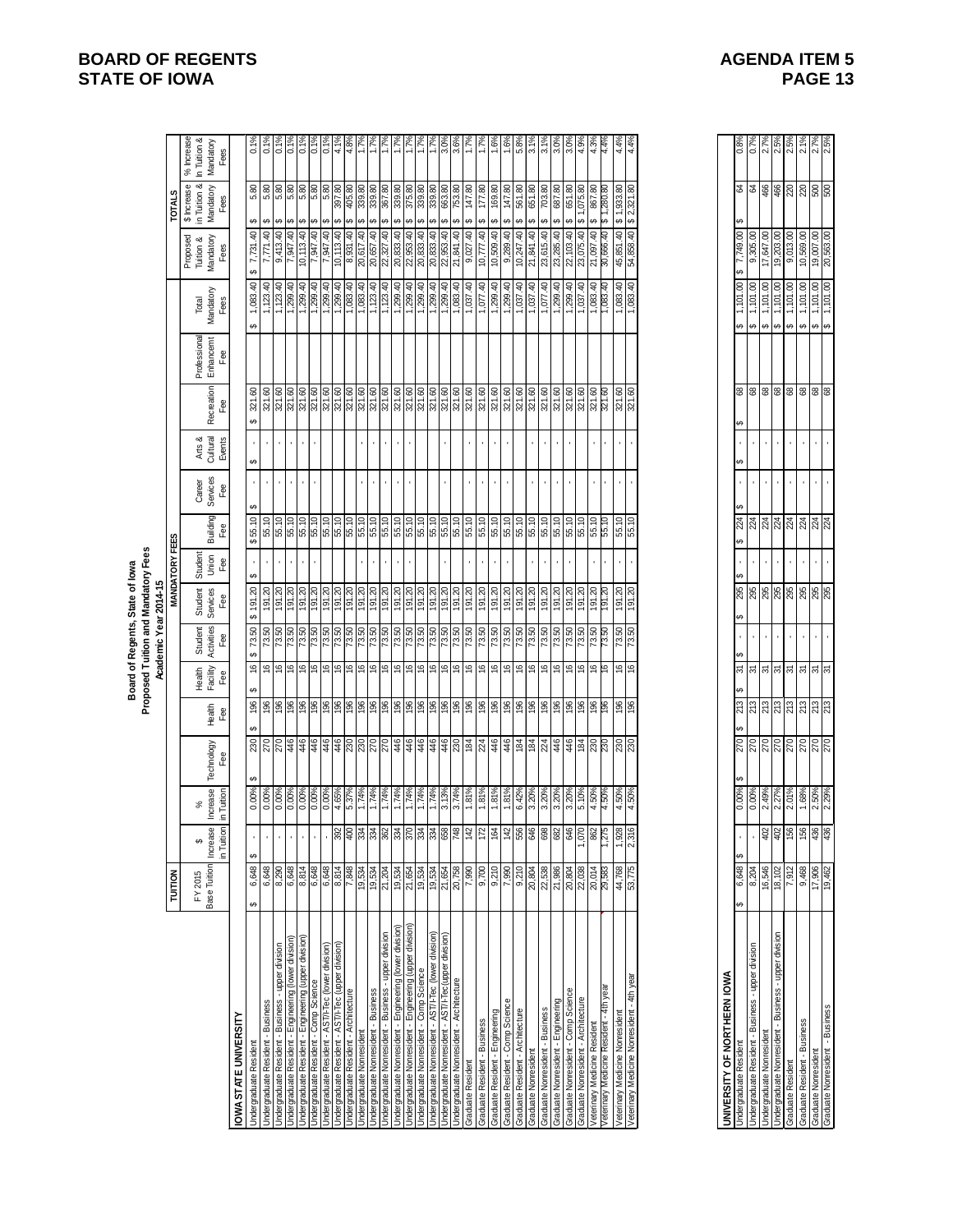# **Part-time Tuition and Mandatory Fees**

The Regent Policy Manual §8.02A directs that residents and nonresidents be charged the same tuition for 0 to 4 credit hours. A flat rate is charged to students taking 0 to 2 credit hours, with charges for 3 and 4 credits progressively higher but remaining the same for resident and nonresident students. Resident and nonresident rates are different for 5 credit hours and above, with the rate differential based on full-time tuition rates.

The intent of the policy is to encourage enrollment at the Regent universities on a part-time basis. Nonresidents in states bordering Iowa are encouraged to take Regent courses at the graduate study centers located in the Quad Cities, Sioux City, and Council Bluffs.

The proposed 2014-15 part-time tuition and fee rates for resident and nonresident undergraduate and graduate courses at the three universities are consistent with the proposed tuition and mandatory fee rates for full-time students.

Undergraduate and professional part-time tuition and mandatory fees are based on 12 credit hours, while graduate part-time rates are based on 9 credit hours.

The proposed mandatory fees for part-time students as well as summer semesters are assessed differently among the universities.

Student Health fees – All universities

 Full fee assessed to all students taking 5 or more hours per semester; for SUI, ISU and UNI; no fee assessed to student taking less than 5 credit hours.

Student Health Facility fees

- SUI full fee assessed to all students taking 5 or more hours per semester; no fee assessed to student taking less than 5 credit hours
- ISU full fee assessed to all students regardless of the number of credit hours taken
- UNI full fee assessed to all students taking 5 or more hours per semester; half of the fee assessed for 4 or fewer credit hours

### All other mandatory fees

For undergraduate students:

- SUI and ISU assessed at 75% of the full semester rates for 6 through 11 hours and at 50% for less than 6 credit hours
- UNI assessed at 75% of full semester rates for 9 through 11 credit hours, at 50% for 6 through 8 hours, and at 25% for less than 6 hours: exception – Building and Recreation fees assessed at full semester rates to all students taking 5 or more hours per semester and at 50% for less than 5 credit hours

For graduate students:

- SUI assessed at 75% of full semester rates for 4 through 8 hours and 50% for less than 4 credit hours
- ISU assessed at 75% of full semester rates for 5 through 8 hours and 50% for less than 5 credit hours
- UNI assessed at 75% of full semester rates for 7 and 8 hours, 50% for 5 and 6 hours, and 25% for less than 5 credit hours; exception – Building and Recreation fees assessed at full semester rates to all students taking 5 or more hours per semester and at 50% for less than 5 credit hours

Summer school

- SUI & ISU computer fees assessed at full semester rate; maximum of other fees at 50%
- UNI assessed at 75% of the full semester rate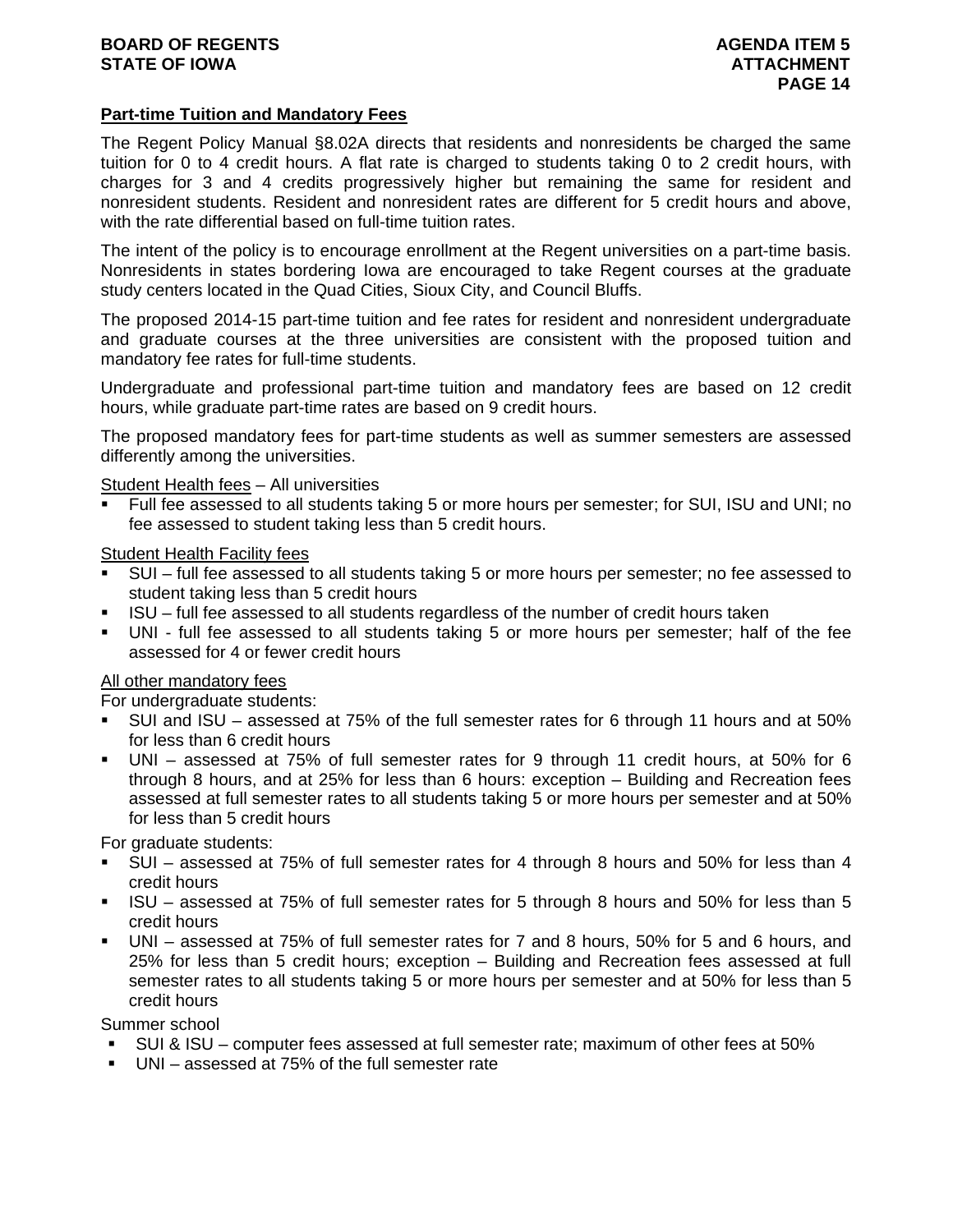# **BOARD OF REGENTS**<br> **BOARD OF REGENTS**<br> **BOARD OF IOWA**<br> **ATTACHMENT STATE OF IOWA**

#### **Proposed Undergraduate Per Hour Resident Tuition and Mandatory Fees Rates Academic Year 2014-15**

|                 | <b>SUI</b> |        |          | ISU      |        |          | UNI      |        |          |
|-----------------|------------|--------|----------|----------|--------|----------|----------|--------|----------|
|                 | Mand.      |        |          | Mand.    |        |          | Mand.    |        |          |
|                 | Tuition    | Fees   | Total    | Tuition  | Fees   | Total    | Tuition  | Fees   | Total    |
| $12+$ hours     |            |        |          |          |        |          |          |        |          |
| (full semester) | 3,339.00   | 700.50 | 4,039.50 | 3,324.00 | 541.70 | 3,865.70 | 3,324.00 | 550.50 | 3,874.50 |
| 11 hours        | 3.069.00   | 555.50 | 3.624.50 | 3.047.00 | 433.25 | 3.480.25 | 3.047.00 | 480.00 | 3.527.00 |
| 10 hours        | 2.790.00   | 555.50 | 3.345.50 | 2.770.00 | 433.25 | 3.203.25 | 2.770.00 | 480.00 | 3,250.00 |
| 9 hours         | 2,511.00   | 555.50 | 3,066.50 | 2,493.00 | 433.25 | 2,926.25 | 2,493.00 | 480.00 | 2,973.00 |
| 8 hours         | 2.232.00   | 555.50 | 2.787.50 | 2.216.00 | 433.25 | 2.649.25 | 2.216.00 | 409.25 | 2,625.25 |
| 7 hours         | 1.953.00   | 555.50 | 2.508.50 | 1.939.00 | 433.25 | 2.372.25 | 1.939.00 | 409.25 | 2,348.25 |
| 6 hours         | 1.674.00   | 555.50 | 2,229.50 | 1,662.00 | 433.25 | 2.095.25 | 1,662.00 | 409.25 | 2,071.25 |
| 5 hours         | 1,395.00   | 409.50 | 1,804.50 | 1,385.00 | 324.50 | 1,709.50 | 1,385.00 | 338.75 | 1,723.75 |
| 4 hours         | 1.116.00   | 291.00 | 1.407.00 | 1.108.00 | 226.50 | 1.334.50 | 1.108.00 | 151.50 | 1.259.50 |
| 3 hours         | 837.00     | 291.00 | 1,128.00 | 831.00   | 226.50 | 1.057.50 | 831.00   | 151.50 | 982.50   |
| 0-2 hours       | 558.00     | 291.00 | 849.00   | 554.00   | 226.50 | 780.50   | 554.00   | 151.50 | 705.50   |

#### **Proposed Graduate Per Hour Resident Tuition and Mandatory Fees Rates Academic Year 2014-15**

|           | <b>SUI</b> |        |            | <b>ISU</b> |          |          | <b>UNI</b> |          |          |
|-----------|------------|--------|------------|------------|----------|----------|------------|----------|----------|
|           | Mand.      |        |            | Mand.      |          |          | Mand.      |          |          |
|           | Tuition    | Fees   | Total      | Tuition    | Fees     | Total    | Tuition    | Fees     | Total    |
|           |            |        |            |            |          |          |            |          |          |
| 9+ hours  | \$4,126,00 | 717.50 | \$4,843.50 | \$3,995.00 | \$518.70 | 4,513.70 | \$3.956.00 | \$550.50 | 4,506.50 |
| 8 hours   | \$3.672.00 | 568.25 | \$4,240.25 | \$3.552.00 | \$416.00 | 3.968.00 | \$3.520.00 | \$480.00 | 4.000.00 |
| 7 hours   | \$3,213,00 | 568.25 | \$3.781.25 | \$3,108,00 | \$416.00 | 3.524.00 | \$3.080.00 | \$480.00 | 3,560.00 |
| 6 hours   | \$2,754.00 | 568.25 | \$3,322.25 | \$2,664.00 | \$416.00 | 3,080.00 | \$2,640.00 | \$409.25 | 3,049.25 |
| 5 hours   | \$2,295,00 | 568.25 | \$2,863.25 | \$2,220,00 | \$416.00 | 2,636.00 | \$2,200,00 | \$409.25 | 2.609.25 |
| 4 hours   | \$1,836,00 | 449.75 | \$2,285.75 | \$1,776.00 | \$215.00 | 1.991.00 | \$1,760,00 | \$151.50 | 1.911.50 |
| 3 hours   | \$1,377.00 | 299.50 | \$1,676.50 | \$1,332.00 | \$215.00 | 1,547.00 | \$1,320.00 | \$151.50 | 1,471.50 |
| 0-2 hours | \$918.00   | 299.50 | \$1,217.50 | \$888.00   | \$215.00 | 1,103.00 | \$880.00   | \$151.50 | 1,031.50 |
|           |            |        |            |            |          |          |            |          |          |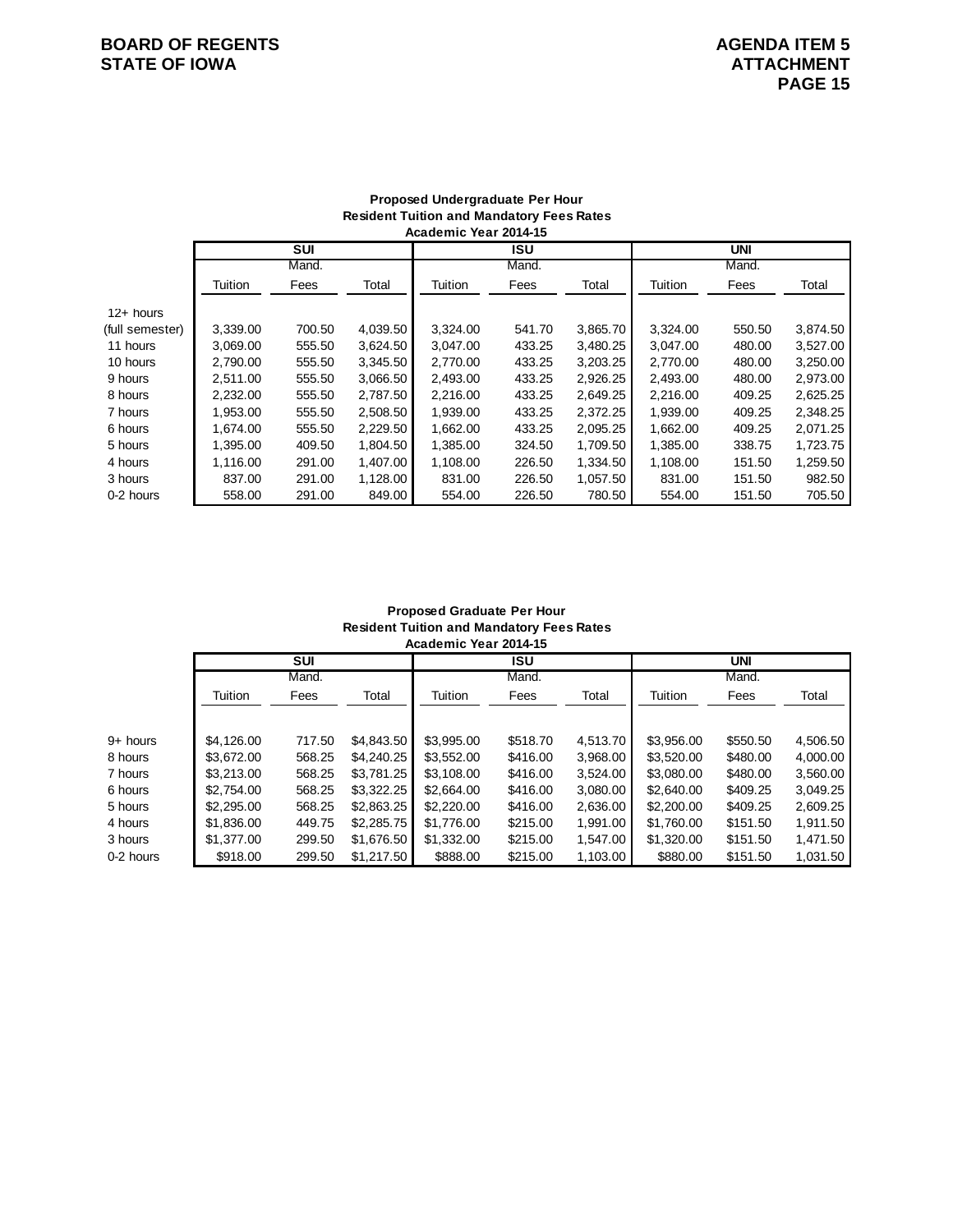# **BOARD OF REGENTS AGENUS EXAMPLE 20 AGENDA ITEM 5 STATE OF IOWA ATTACHMENT**

# **Additional Information:**

Board Tuition Policy: The Board tuition policy includes, in part:

The Board will use, as a benchmark in evaluating tuition and fee increases, an inflationary percentage range of the projected HEPI (Higher Education Price Index) as determined by the University of Iowa's Institute for Economic Research, in consultation with economists at Iowa State University and the University of Northern Iowa.

Higher Education Price Index: HEPI measures the average relative level in the prices of a fixed market basket of goods and services purchased by colleges and universities through current educational and general expenditures excluding research. HEPI documents inflation affecting the higher education industry, allowing colleges and universities to specifically determine the increase in funding required each year to maintain real investment.

Since the Board determines tuition increases well in advance of the actual expenditure of funds, the Board has utilized inflation projections. The Institute for Economic Research at the University of Iowa prepares these projections, which include a range for HEPI.

| <b>HEPI Projections</b>                                         |               |        |  |  |  |
|-----------------------------------------------------------------|---------------|--------|--|--|--|
|                                                                 | Range         | Median |  |  |  |
| FY 2011                                                         | $1.8 - 3.5%$  | 2.3%   |  |  |  |
| FY 2012                                                         | $2.8 - 4.1\%$ | 1.7%   |  |  |  |
| FY 2013**                                                       | $1.7 - 3.1\%$ | 1.6%   |  |  |  |
| FY 2014**                                                       | $1.8 - 3.4%$  | 2.6%   |  |  |  |
| FY 2015**                                                       | $1.8 - 3.2%$  | 2.5%   |  |  |  |
| Range is the original projection; Median is actual unless noted |               |        |  |  |  |
| Projected                                                       |               |        |  |  |  |

# Peer Groups

The following table and those on the next two pages represent comparative analyses with the Board-established peer groups; ten other universities are represented in each of the Regent universities peer comparison groups.

| <b>Regent Undergraduate</b>  |                             |          |  |  |  |  |
|------------------------------|-----------------------------|----------|--|--|--|--|
| Tuition and Fees             |                             |          |  |  |  |  |
| 2013-14 Academic Year        |                             |          |  |  |  |  |
|                              | <b>Resident Nonresident</b> |          |  |  |  |  |
| University of Iowa           | \$8,061                     | \$26,931 |  |  |  |  |
| SUI Peer Group Average *     | \$11,382                    | \$30,119 |  |  |  |  |
| \$ from Peer Group Average   | \$3,321                     | \$3,188  |  |  |  |  |
| % of Peer Group Average      | 70.8%                       | 89.4%    |  |  |  |  |
| <b>Iowa State University</b> | \$7,726                     | \$20,278 |  |  |  |  |
| ISU Peer Group Average *     | \$11,311                    | \$27,503 |  |  |  |  |
| \$ from Peer Group Average   | \$3,585                     | \$7,225  |  |  |  |  |
| % of Peer Group Average      | 68.3%                       | 73.7%    |  |  |  |  |
| University of Northern Iowa  | \$7,685                     | \$17,181 |  |  |  |  |
| UNI Peer Group Average *     | \$9,624                     | \$19,176 |  |  |  |  |
| \$ from Peer Group Average   | \$1,939                     | \$1,995  |  |  |  |  |
| % of Peer Group Average      | 79.9%                       | 89.6%    |  |  |  |  |

\*Averages exclude Regent institutions.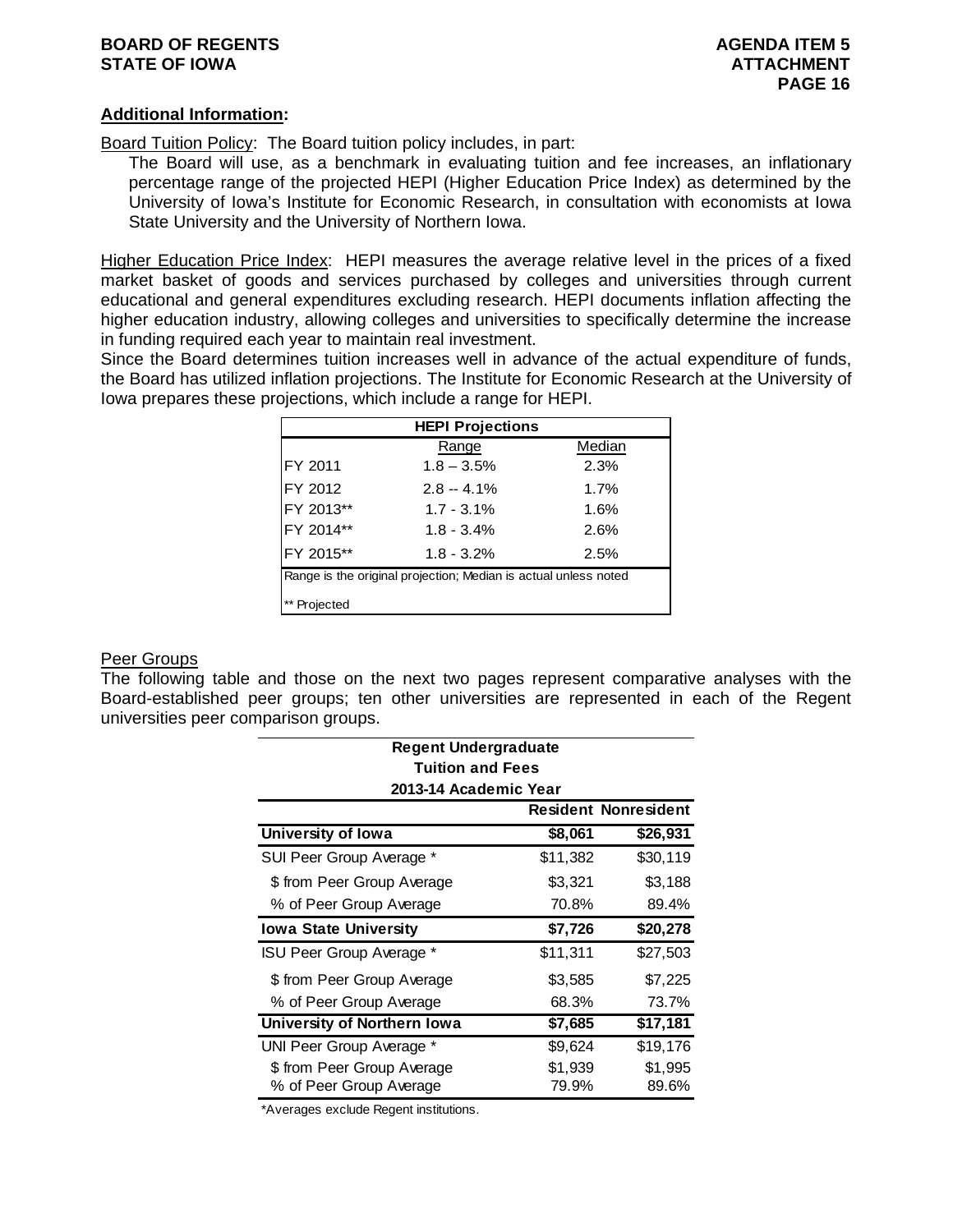

# **Peer Group Comparisons of 2013-14 Undergraduate Resident Tuition and Fees**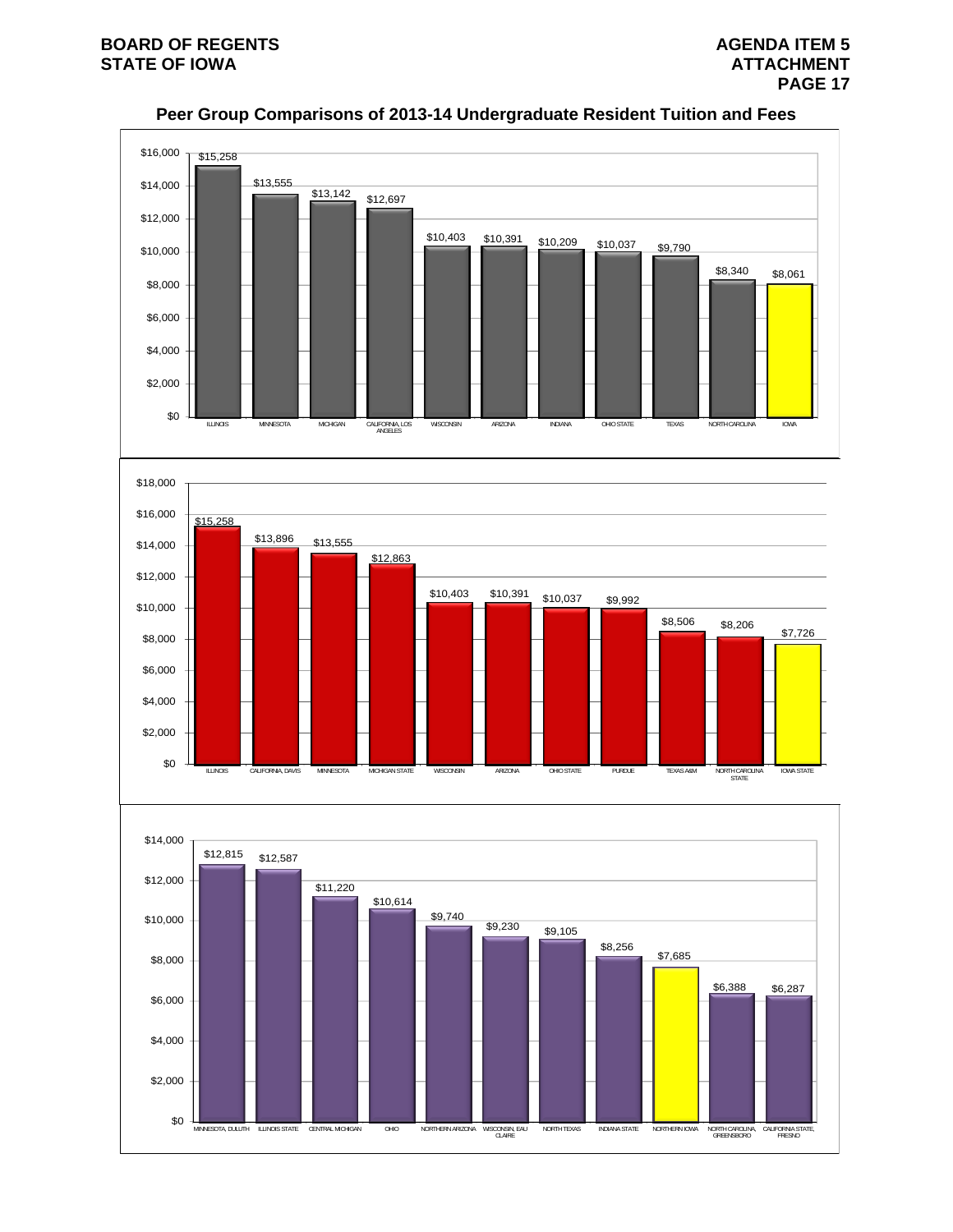

# **Peer Group Comparisons of 2013-14 Undergraduate Nonresident Tuition and Fees**